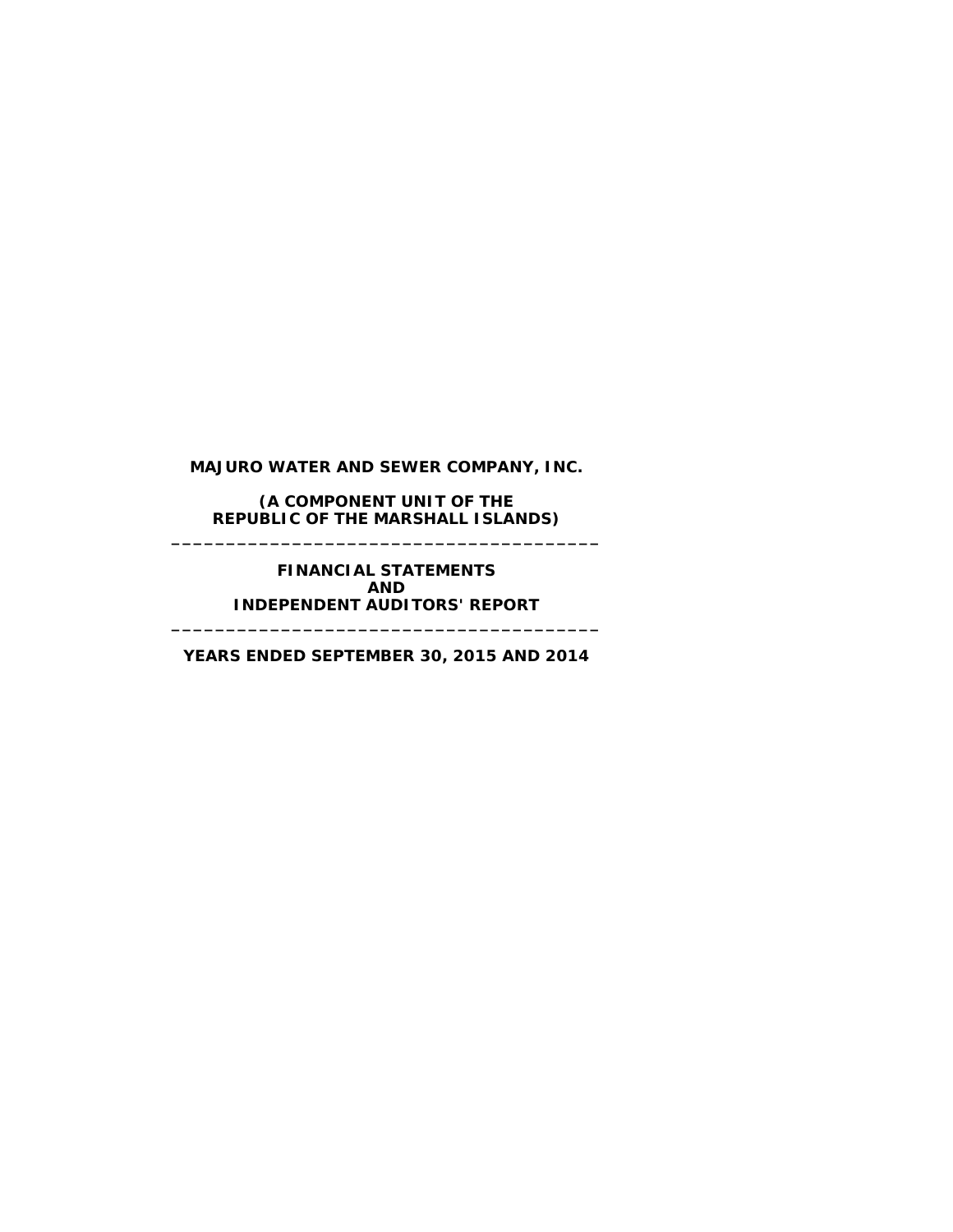Years Ended September 30, 2015 and 2014 Table of Contents

|              |                                                                                                                                                                                                                   | Page No.                                         |
|--------------|-------------------------------------------------------------------------------------------------------------------------------------------------------------------------------------------------------------------|--------------------------------------------------|
| $\mathbf{L}$ | INDEPENDENT AUDITORS' REPORT                                                                                                                                                                                      | 1                                                |
| П.           | MANAGEMENT'S DISCUSSION AND ANALYSIS                                                                                                                                                                              | 3                                                |
| III.         | <b>FINANCIAL STATEMENTS:</b>                                                                                                                                                                                      |                                                  |
|              | Statements of Net Position<br>Statements of Revenues, Expenses and Changes in Net Position<br>Statements of Cash Flows<br>Notes to Financial Statements                                                           | 7<br>$\begin{array}{c} 8 \\ 9 \end{array}$<br>10 |
| IV.          | INDEPENDENT AUDITORS' REPORT ON COMPLIANCE WITH<br>LAWS AND REGULATIONS                                                                                                                                           |                                                  |
|              | Independent Auditors' Report on Internal Control Over<br>Financial Reporting and on Compliance and Other<br>Matters Based on an Audit of Financial Statements<br>Performed in Accordance with Government Auditing |                                                  |
|              | <b>Standards</b>                                                                                                                                                                                                  | 18                                               |
|              | Schedule of Findings and Responses                                                                                                                                                                                | 20                                               |
|              | Unresolved Prior Year Findings                                                                                                                                                                                    | 23                                               |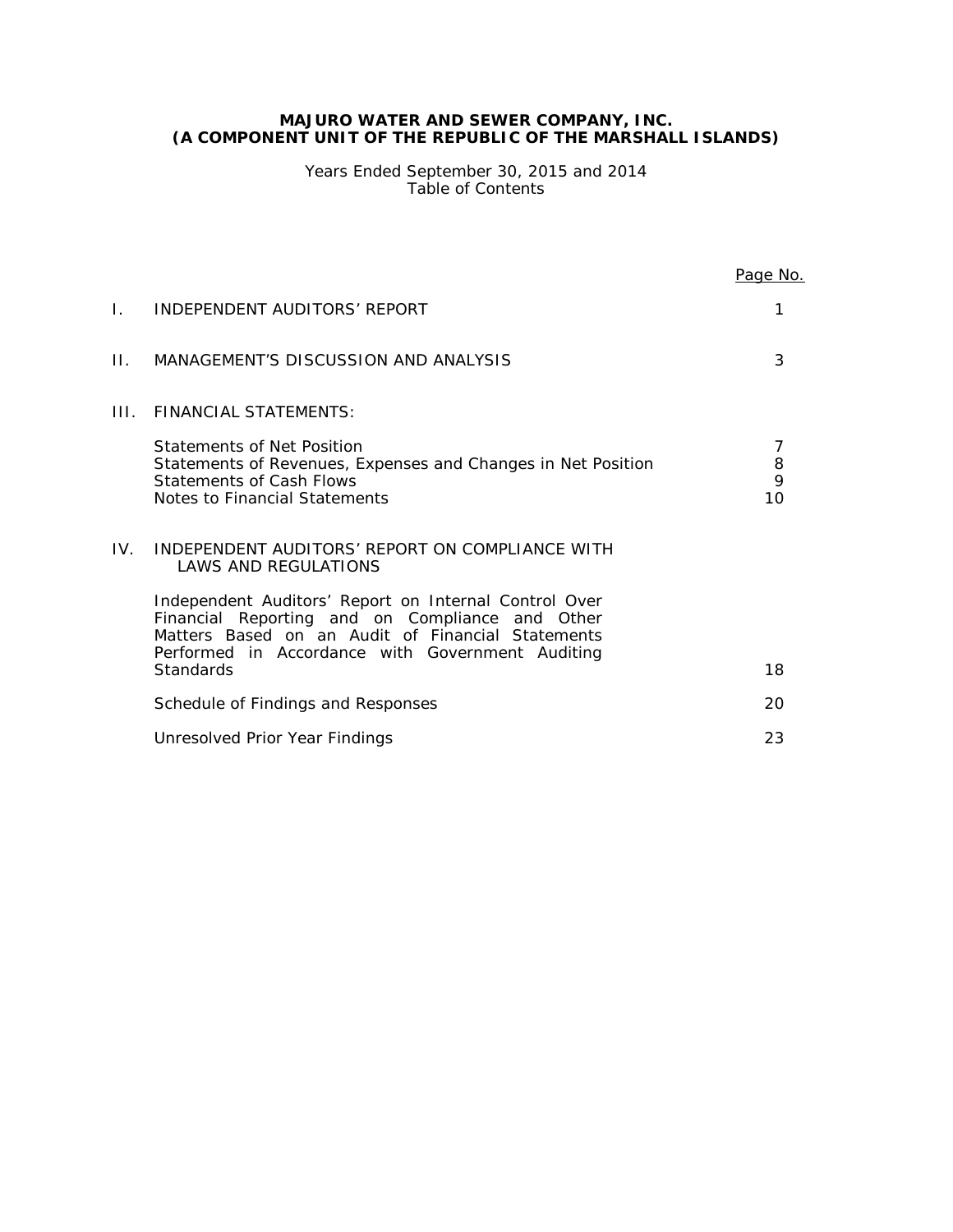# **Deloitte**.

Deloitte & Touche LLP 361 South Marine Corps Drive Tamuning, GU 96913 USA

Tel: +1 (671) 646-3884 Fax: +1 (671) 649-4265

www.deloitte.com

# **INDEPENDENT AUDITORS' REPORT**

Board of Directors Majuro Water and Sewer Company, Inc.:

#### **Report on the Financial Statements**

We have audited the accompanying financial statements of Majuro Water and Sewer Company, Inc. (MWSC), a component unit of the Republic of the Marshall Islands, which comprise the statements of net position as of September 30, 2015 and 2014, and the related statements of revenues, expenses and changes in net position and of cash flows for the years then ended, and the related notes to the financial statements.

#### *Management's Responsibility for the Financial Statements*

Management is responsible for the preparation and fair presentation of these financial statements in accordance with accounting principles generally accepted in the United States of America; this includes the design, implementation, and maintenance of internal control relevant to the preparation and fair presentation of financial statements that are free from material misstatement, whether due to fraud or error.

#### *Auditors' Responsibility*

Our responsibility is to express an opinion on these financial statements based on our audits. We conducted our audits in accordance with auditing standards generally accepted in the United States of America and the standards applicable to financial audits contained in *Government Auditing Standards,* issued by the Comptroller General of the United States. Those standards require that we plan and perform the audit to obtain reasonable assurance about whether the financial statements are free from material misstatement.

An audit involves performing procedures to obtain audit evidence about the amounts and disclosures in the financial statements. The procedures selected depend on the auditor's judgment, including the assessment of the risks of material misstatement of the financial statements, whether due to fraud or error. In making those risk assessments, the auditor considers internal control relevant to the entity's preparation and fair presentation of the financial statements in order to design audit procedures that are appropriate in the circumstances, but not for the purpose of expressing an opinion on the effectiveness of the entity's internal control. Accordingly, we express no such opinion. An audit also includes evaluating the appropriateness of accounting policies used and the reasonableness of significant accounting estimates made by management, as well as evaluating the overall presentation of the financial statements.

We believe that the audit evidence we have obtained is sufficient and appropriate to provide a basis for our audit opinion.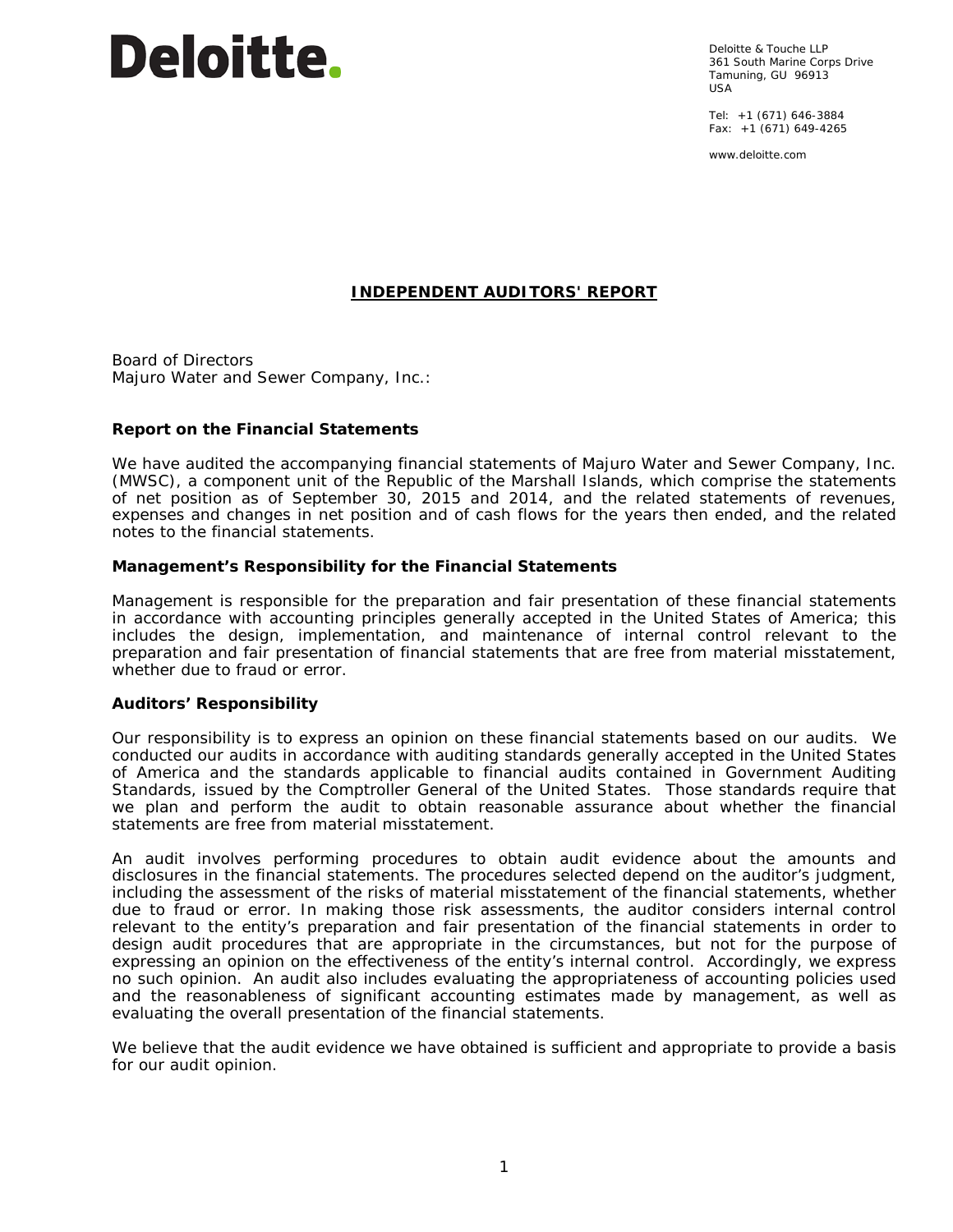# **Deloitte.**

# *Opinion*

In our opinion, the financial statements referred to above present fairly, in all material respects, the financial position of Majuro Water and Sewer Company, Inc. as of September 30, 2015 and 2014, and the results of its operations and its cash flows for the years then ended in accordance with accounting principles generally accepted in the United States of America.

### *Other Matters*

#### *Required Supplementary Information*

Accounting principles generally accepted in the United States of America require that the Management's Discussion and Analysis on pages 3 through 7 be presented to supplement the financial statements. Such information, although not a part of the financial statements, is required by the Governmental Accounting Standards Board who considers it to be an essential part of financial reporting for placing the financial statements in an appropriate operational, economic, or historical context. We have applied certain limited procedures to the required supplementary information in accordance with auditing standards generally accepted in the United States of America, which consisted of inquiries of management about the methods of preparing the information and comparing the information for consistency with management's responses to our inquiries, the financial statements, and other knowledge we obtained during our audit of the financial statements. We do not express an opinion or provide any assurance on the information because the limited procedures do not provide us with sufficient evidence to express an opinion or provide any assurance.

#### **Other Reporting Required by** *Government Auditing Standards*

In accordance with *Government Auditing Standards*, we have also issued our report dated November 14, 2016, on our consideration of MWSC's internal control over financial reporting and on our tests of its compliance with certain provisions of laws, regulations, contracts, and grant agreements and other matters. The purpose of that report is to describe the scope of our testing of internal control over financial reporting and compliance and the results of that testing, and not to provide an opinion on internal control over financial reporting or on compliance. That report is an integral part of an audit performed in accordance with *Government Auditing Standards* in considering MWSC's internal control over financial reporting and compliance.

November 14, 2016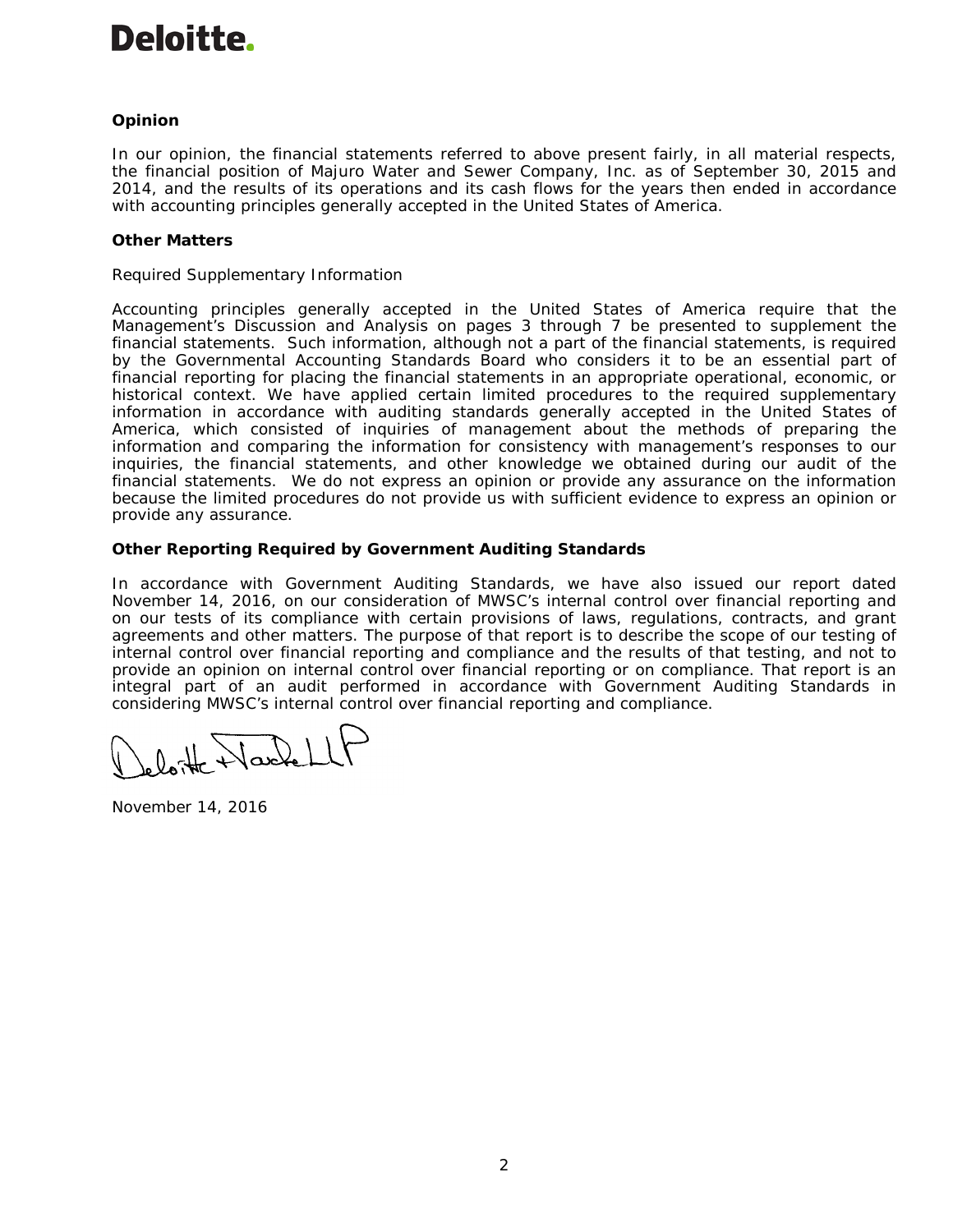Management's Discussion and Analysis Years Ended September 30, 2015 and 2014

#### **FINANCIAL HIGHLIGHTS**

MWSC's net position decreased by \$142,646 in 2015 compared to an increase of \$379,862 in 2014. The significant decrease was mainly due to the decrease in revenue and also a reduction in capital contributions and grants from foreign donors.

Total operating revenues decreased by \$258,505 in 2015 compared to a decrease in revenue of \$191,113 in 2014. Within the operating revenues, utility billings decreased by \$372,935 from \$1,316,865 in 2014 to \$943,930 in 2015. Hook-ups and delivery sales increased by \$111,998 from \$296,748 in 2014 to \$408,746 in 2015. The significant decrease in revenue is due to the faulty meter at Treatment Plant C to Amata Kabua International Airport (Hangar). Furthermore, there has been an additional \$310,560 allowance provided for uncollectable accounts in 2015 compared to \$467,814 in 2014.

Operating expenses decreased by \$21,765 from \$1,639,836 in 2014 to \$1,618,071 in 2015. The main contributing factor for the decrease in operating expenses is a decrease in salaries, wages and benefits of \$36,221, electricity of \$127,098, petroleum, oil and lubricants of \$1,330, insurance of \$320 and travel of \$616, offset by an increase in depreciation and amortization of \$48,629, spare parts of \$42,490, contractual services of \$25,741, office supplies of \$2,585, communications of \$642, repair and maintenance of \$6,303 and miscellaneous of \$17,431.

The Statement of Cash Flows net increase in cash was \$105,681 in 2015 compared with net decrease of \$20,801 in 2014. The operating activities of MWSC generated a net cash outflow of \$19,535 in 2015 compared to a net cash outflow of \$48,306 for 2014. The decrease in net cash flows was offset to a degree by net cash provided by capital and related financing activities which increased in 2015.

#### **FINANCIAL ANALYSIS OF MWSC**

The Statement of Net Position and the Statement of Revenues, Expenses and Changes in Net Position provide an indication of MWSC's financial condition. MWSC's net position reflects the difference between assets and liabilities. An increase in net position over time typically indicates an improvement in financial condition.

A Summary of MWSC's Statements of Net Position is presented below:

|                                                                                 | 2015                                  | 2014                                | 2013                             |
|---------------------------------------------------------------------------------|---------------------------------------|-------------------------------------|----------------------------------|
| Current assets<br>Capital and other assets                                      | \$<br>939,114 \$<br>1,209,568         | 878,508 \$<br>1,167,321             | 801,104<br>462,912               |
| Total assets                                                                    | 2,148,682                             | 2,045,829                           | <u>1,264,016</u>                 |
| Current liabilities                                                             | 1,978,799                             | 1,733,300                           | 1,331,349                        |
| Net position:<br>Net investment in capital assets<br>Restricted<br>Unrestricted | 1,209,568<br>310,222<br>(1, 349, 907) | 1,167,321<br>177,554<br>(1,032,346) | 354,107<br>226,840<br>(648, 280) |
| Total net position                                                              | \$<br>169,883                         | $312,529$ \$<br>\$                  | (67,333)                         |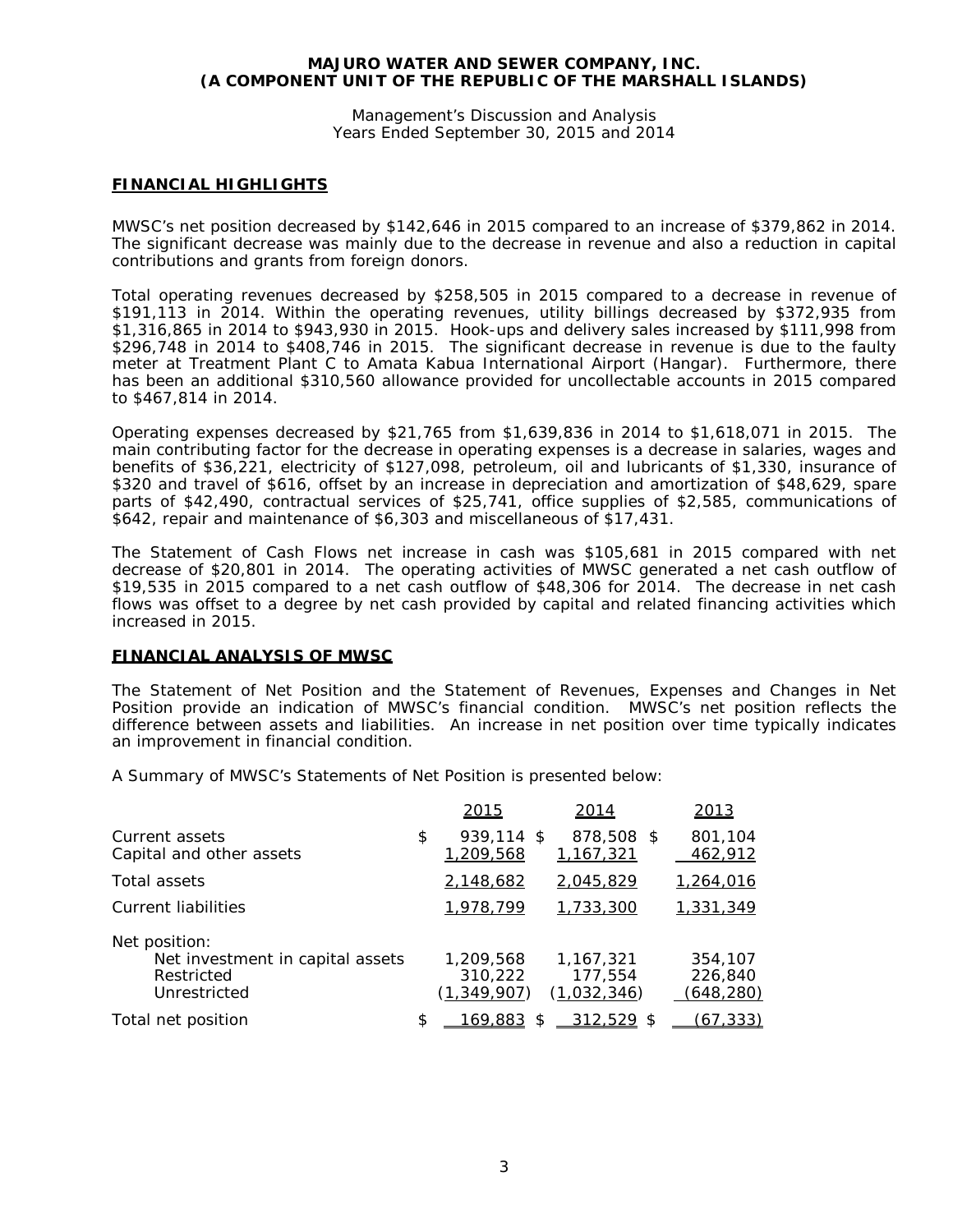Management's Discussion and Analysis Years Ended September 30, 2015 and 2014

As indicated above, total assets increased by \$102,853 from \$2,045,829 in 2014 to \$2,148,682 in 2015.

Total liabilities reflects an increase of \$245,499 from \$1,733.300 in 2014 to \$1,978,799 in 2015. The net position decreased by \$142,646 from \$312,529 in 2014 to \$169,883 in 2015. There were no non-current liabilities at 30th September 2015 or 2014.

A summary of MWSC's Statements of Revenues, Expenses, and Changes in Net Position is presented below:

|                                                                  | 2015               | 2014                                |   | <u> 2013 </u>      |
|------------------------------------------------------------------|--------------------|-------------------------------------|---|--------------------|
| Revenues:<br>Operating revenues                                  |                    | \$1,056,495 \$1,157,746 \$1,348,859 |   |                    |
| Expenses:<br><b>Operating Expenses</b><br>Non-operating expenses | 1,618,071<br>1,487 | 1,639,836<br>616                    |   | 1,860,629<br>2,426 |
| Total expenses                                                   | 1,619,558          | 1,640,452                           |   | 1,863,056          |
| Capital contributions                                            | 420,417            | 862,568                             |   | 150,000            |
| Change in net position                                           | \$<br>(142, 646)   | \$379,862                           | S | (364, 196)         |

The Statement of Revenue, Expenses and Changes in Net Position identifies that various revenue and expense items that impacted the change in net position. As indicated above, MWSC's operating revenue decreased by \$101,251 from \$1,157,746 in 2014 to \$1,056,495 in 2015. The decrease in revenue for 2015 consists of a reduction in utility billings of \$372,935 offset by an increase in hook-up and delivery sales of \$111,998 and a decrease in bad debts expense of \$157,254.

Non-operating revenues represent operating subsidies and grants received. RepMar discontinued financial support to assist MWSC with the payment of the monthly electricity bills owed to MEC. The subsidy of \$300,000 received from RepMar in 2015 was for Capital Improvement Projects to acquire spare parts. The grant received from the Asian Development Bank (ADB) in 2015 of \$120,417 was to procure safety gears and equipments.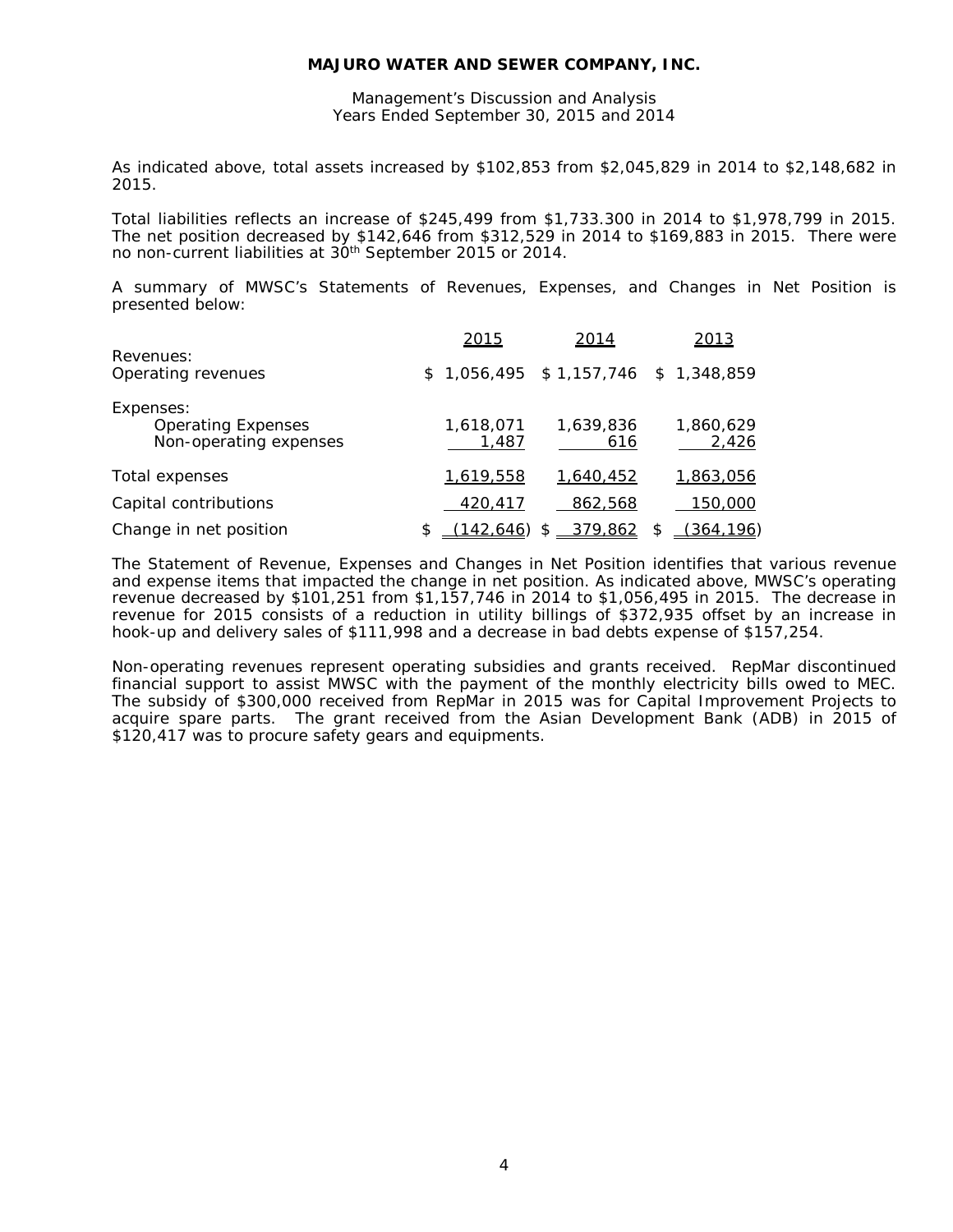Management's Discussion and Analysis Years Ended September 30, 2015 and 2014

The graph below shows the major components of operating revenues for 2015 compared with the years 2009 through 2014.



Operating expenses decreased by \$21,764 to \$1,618,071 in 2015 from \$1,639,836 in 2014. The graph below shows the major components of operating expenses for 2015 compared with the years 2009 through 2014.



Management's Discussion and Analysis for the year ended September 30, 2014 is set forth in MWSC's report on the audit of financial statements, which is dated July 7, 2015. Such Management's Discussion and an Analysis explains the major factors impacting the 2014 financial statements and can be obtained from MWSC's General Manager via the contact information on page 6.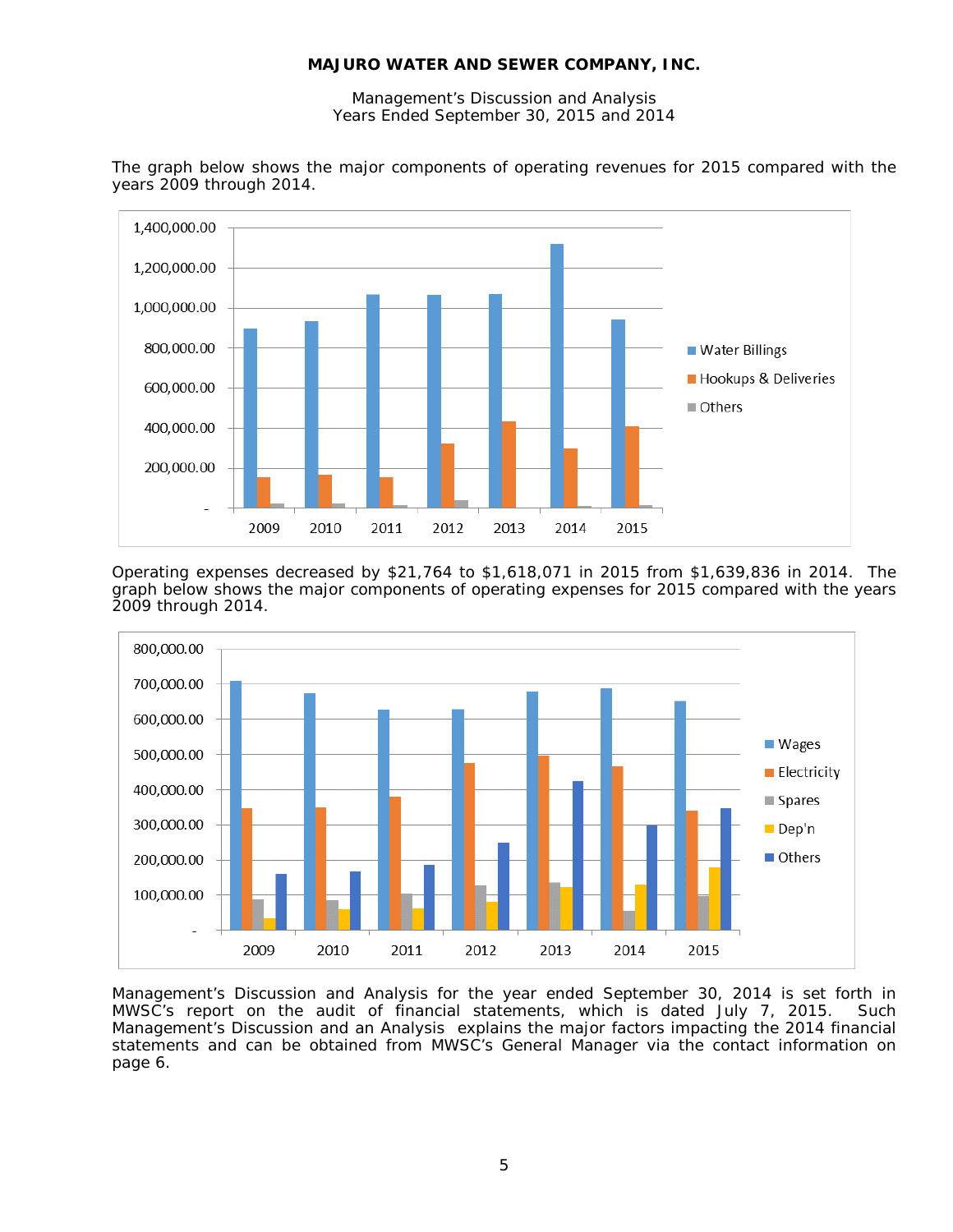Management's Discussion and Analysis Years Ended September 30, 2015 and 2014

# **CAPITAL ASSETS**

Net capital assets increased by \$42,247 in 2015 as a result of the acquisition of a vehicle for a total cost of \$16,000, machinery and equipment of \$52,340, office equipment of \$31,112 and buildings and leasehold improvements of \$121,462 less total depreciation expense for the year of \$178,667.

MWSC received capital contributions of \$420,417 in 2015. The contribution of \$300,000 from RepMar was to acquire spare parts and \$120,471 from The Asian Development Bank (ADB) was to procure Safety Gears and equipments. Please refer to note 4 to the financial statements for additional information on MWSC's capital assets.

## **FUTURE OUTLOOK ON SUSTAINABILITY**

Future sustainability for MWSC will require four major changes:

- 1. Increase in our customer base. Currently, we have some 831 water customers and 2,383 sewer customers out of a possible 3,214. Increasing our customer base without major expansions to our capital assets will mean a significant increase in revenue without proportional increase in operating costs. Encouraging new customers will require a concerted long term community awareness and educational program to have them understand the value and benefits to connecting to our water and sewer system.
- 2. Renovate and repair our water, sewer and saltwater assets to improve reliability, and consequently, service to our customers. Without these improvements to standby, reliability of operations and monitoring to understand our business performance better the risks of failure of service are too high.
- 3. Tariff reform to recognize the cost of operating the business and to recognize inflation since the last tariff adjustment some 11 years ago.
- 4. Initiate survey of all service provided.

#### **MWSC'S FOCUS IN THE COMING YEAR**

MWSC's focus in the coming year will be four fold:

- 1. Develop a long term (20 years) strategic plan for the business, along with a 5 year development plan in compliance with the commitments of the National Strategic Plan.
- 2. Obtain funding to initiate replacement of the existing sewage ocean outfall.
- 3. Establish the most appropriate arrangements to ensure water security for Majuro and initiate plans for the required facilities to source funding for the works.
- 4. Renovate and repair existing water, sewer and saltwater assets, providing funding is made available.

#### **ADDITIONAL FINANCE INFORMATION**

The discussion and analysis is designed to provide MWSC's financial operations and financial condition. Should the reader have questions regarding the information included in this report or wish to request additional financial information, please contact the Majuro Water and Sewer Company, Inc. Manager at P.O. Box 1751 Majuro, MH 96960.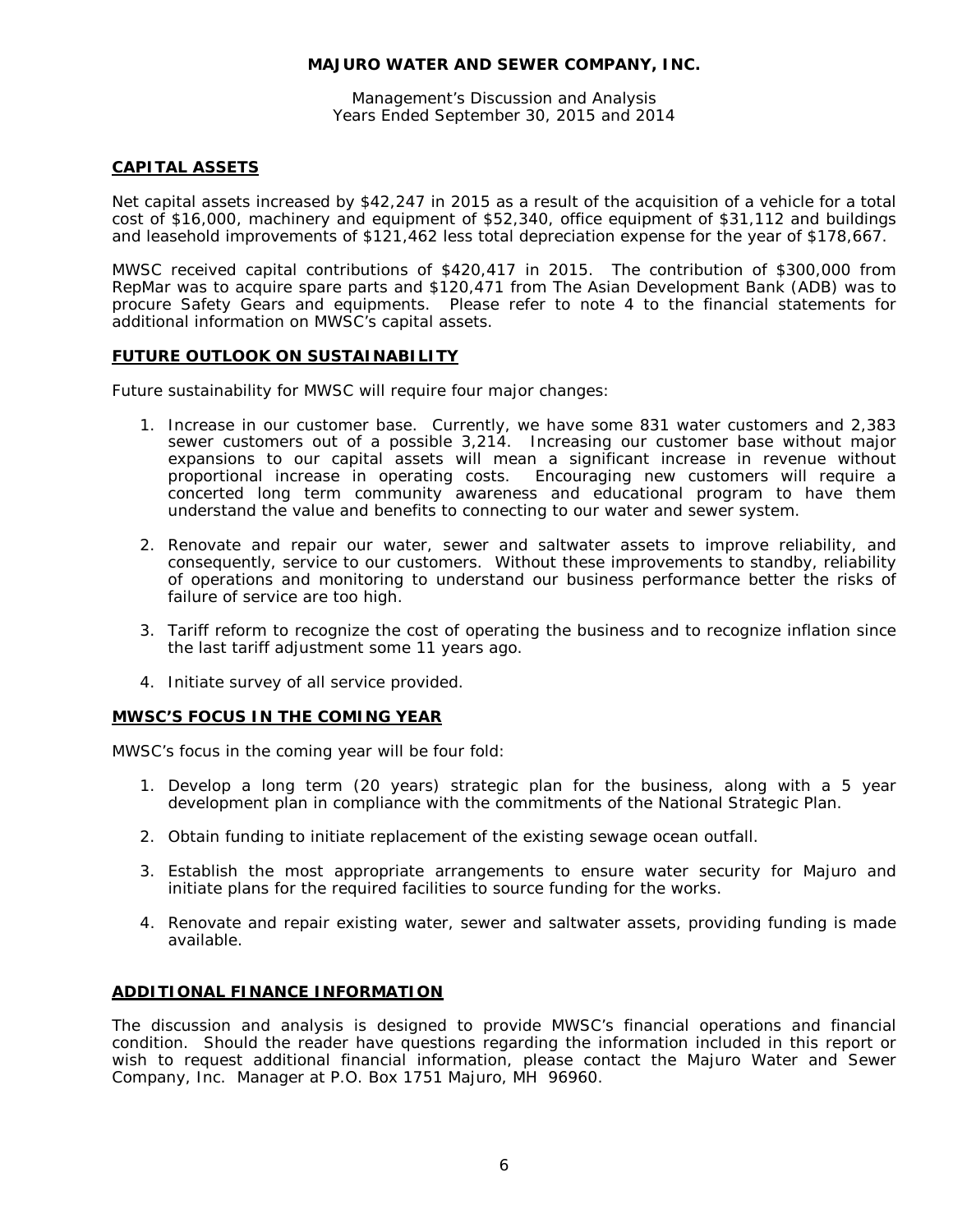## Statements of Net Position September 30, 2015 and 2014

| <b>ASSETS</b>                                   | 2015             | 2014                   |
|-------------------------------------------------|------------------|------------------------|
| Current assets:                                 |                  |                        |
| Cash                                            | \$<br>255,113 \$ | 149,432                |
| Receivables:                                    |                  |                        |
| Utility                                         | 1,764,872        | 1,429,103              |
| <b>Affiliates</b>                               | 202,947          | 550,726                |
| Grants                                          | 72,800           |                        |
| Other                                           | 26,913           | 47,218                 |
|                                                 | 2,067,532        | 2,027,047              |
| Less allowance for doubtful accounts            | (1,705,988)      | (1, 571, 545)          |
|                                                 |                  |                        |
|                                                 | 361,544          | 455,502                |
| Inventory                                       | 244,464          | 246,701                |
| Prepaid expenses                                | 77,993           | 26,873                 |
| Total current assets                            | 939,114          | 878,508                |
| Capital assets, net                             | 1,209,568        | 1,167,321              |
|                                                 | \$               | 2,148,682 \$ 2,045,829 |
| <b>LIABILITIES AND NET POSITION</b>             |                  |                        |
| Current liabilities:                            |                  |                        |
| Accounts payable                                | \$<br>84,559 \$  | 128,019                |
| Payable to affiliates                           | 1,839,854        | 1,523,427              |
| Other accrued liabilities                       | 54,386           | 81,854                 |
| <b>Total current liabilities</b>                | 1,978,799        | 1,733,300              |
| Commitment and contingency                      |                  |                        |
| Net position:                                   |                  |                        |
| Net investment in capital assets                | 1,209,568        | 1,167,321              |
| Restricted                                      | 310,222          | 177,554                |
| Unrestricted                                    | (1, 349, 907)    | (1,032,346)            |
| Total net position                              | 169,883          | 312,529                |
|                                                 | 2,148,682 \$     | 2,045,829              |
| See accompanying notes to financial statements. |                  |                        |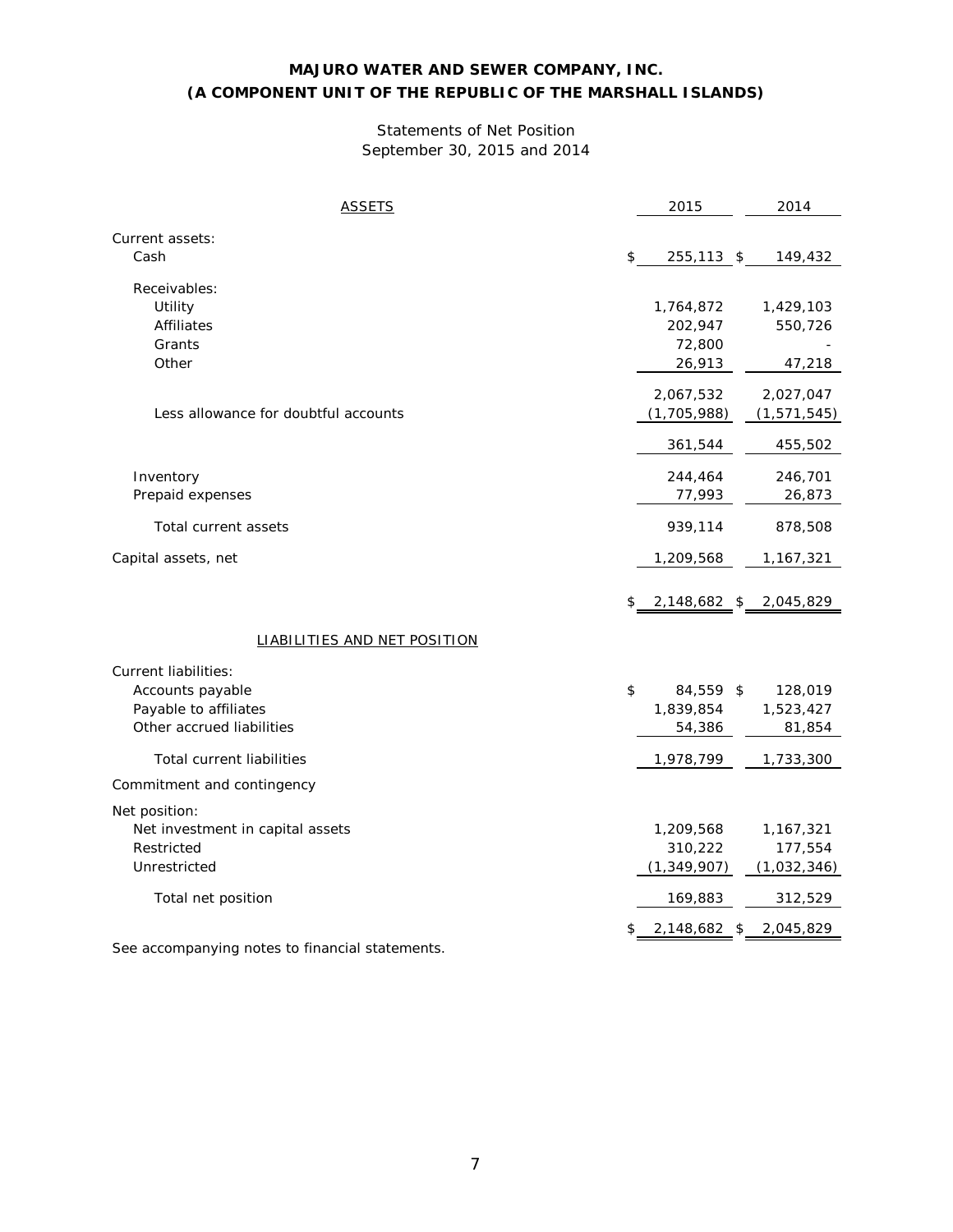# Statements of Revenues, Expenses and Changes in Net Position Years Ended September 30, 2015 and 2014

|                                                                   | 2015                        | 2014                    |
|-------------------------------------------------------------------|-----------------------------|-------------------------|
| Operating revenues:<br>Utility billings<br>Hook-up and deliveries | \$<br>943,930 \$<br>408,746 | 1,316,865<br>296,748    |
| Other                                                             | 14,379                      | 11,947                  |
| Total operating revenues<br>Less uncollectable accounts           | 1,367,055<br>(310, 560)     | 1,625,560<br>(467, 814) |
| Total net operating revenues                                      | 1,056,495                   | 1,157,746               |
| Operating expenses:                                               |                             |                         |
| Salaries, wages and benefits                                      | 652,266                     | 688,487                 |
| Electricity                                                       | 340,776                     | 467,874                 |
| Depreciation and amortization                                     | 178,667                     | 130,038                 |
| Spare parts                                                       | 97,741                      | 55,251                  |
| Contractual services                                              | 55,006                      | 29,265                  |
| Petroleum, oil and lubricants                                     | 50,430                      | 51,760                  |
| Insurance                                                         | 40,941                      | 41,261                  |
| Travel                                                            | 40,214                      | 40,830                  |
| Office supplies                                                   | 29,082                      | 26,497                  |
| Communications                                                    | 23,108                      | 22,466                  |
| Repairs and maintenance                                           | 20,504                      | 14,201                  |
| Miscellaneous                                                     | 89,336                      | 71,906                  |
| Total operating expenses                                          | 1,618,071                   | 1,639,836               |
| Operating loss                                                    | (561, 576)                  | (482,090)               |
| Nonoperating expenses:<br>Penalties and interest                  | (1, 487)                    | (616)                   |
|                                                                   |                             |                         |
| Capital contributions:                                            |                             |                         |
| Republic of the Marshall Islands                                  | 300,000                     | 300,000                 |
| Other grants and contributions                                    | 120,417                     | 562,568                 |
| Total capital contributions                                       | 420,417                     | 862,568                 |
| Change in net position                                            | (142, 646)                  | 379,862                 |
| Net position at beginning of year                                 | 312,529                     | (67, 333)               |
| Net position at end of year                                       | 169,883 \$                  | 312,529                 |
|                                                                   |                             |                         |

See accompanying notes to financial statements.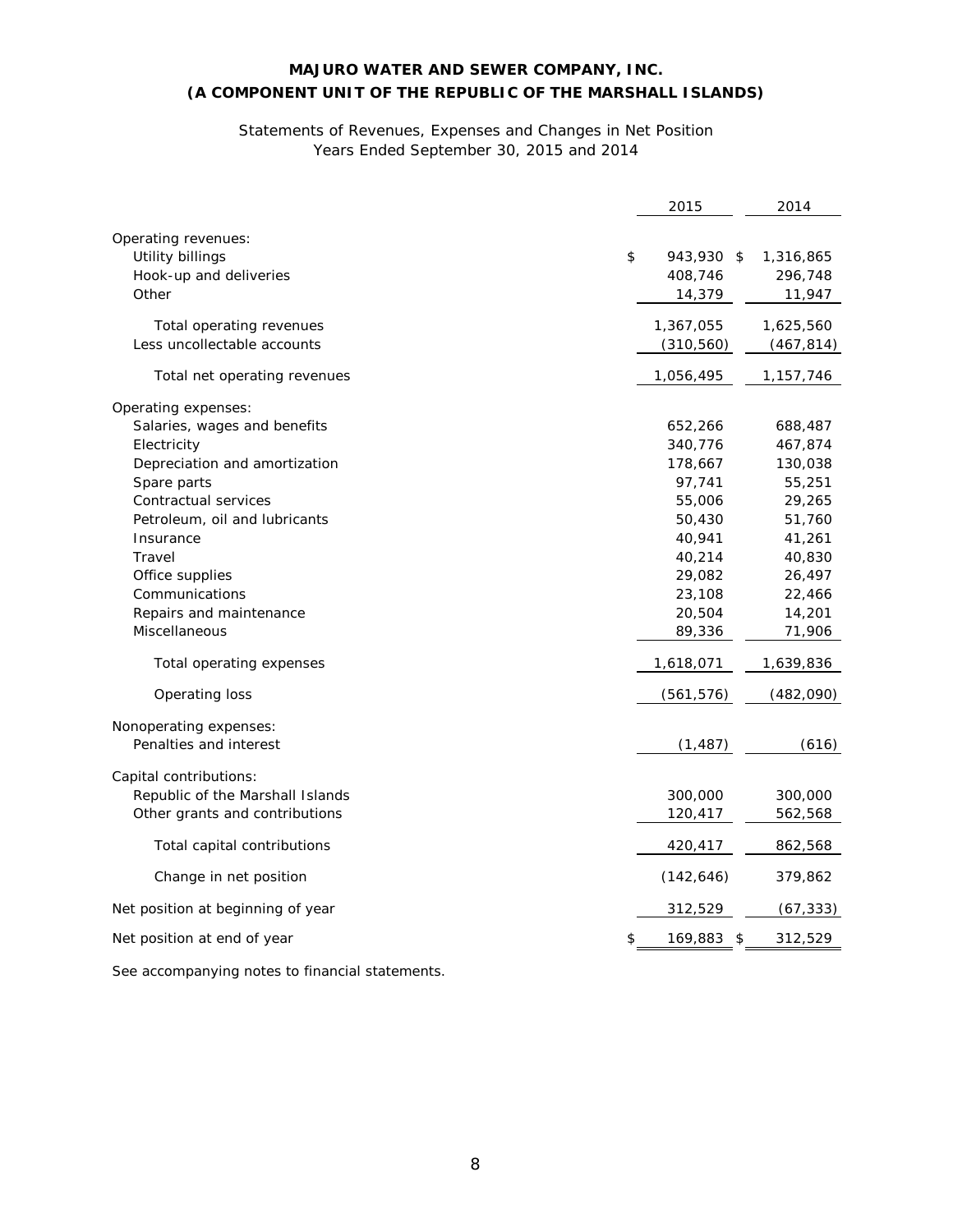## Statements of Cash Flows Years Ended September 30, 2015 and 2014

|                                                                                                                                                                                        | 2015                                                  | 2014                                                          |
|----------------------------------------------------------------------------------------------------------------------------------------------------------------------------------------|-------------------------------------------------------|---------------------------------------------------------------|
| Cash flows from operating activities:<br>Cash received from customers<br>Cash payments to suppliers for goods and services<br>Cash payments to employees for services                  | \$<br>1,223,254 \$<br>(522, 248)<br>(720, 541)        | 1,100,583<br>(458, 128)<br>(690, 761)                         |
| Net cash used for operating activities                                                                                                                                                 | (19, 535)                                             | (48, 306)                                                     |
| Cash flows from noncapital financing activities:<br>Penalties and interest paid                                                                                                        | (1, 487)                                              | (616)                                                         |
| Cash flows from capital and related financing activities:<br>Capital contributions received<br>Acquisition of capital assets                                                           | 347,617<br>(220, 914)                                 | 862,568<br>(834, 447)                                         |
| Net cash provided by capital and related financing activities                                                                                                                          | 126,703                                               | 28,121                                                        |
| Net change in cash                                                                                                                                                                     | 105,681                                               | (20, 801)                                                     |
| Cash at beginning of year                                                                                                                                                              | 149,432                                               | 170,233                                                       |
| Cash at end of year                                                                                                                                                                    | 255,113 \$                                            | 149,432                                                       |
| Reconciliation of operating loss to net cash used for operating activities:<br>Operating loss<br>Adjustments to reconcile operating loss to net cash used for<br>operating activities: | \$<br>$(561, 576)$ \$                                 | (482,090)                                                     |
| Depreciation and amortization<br>Uncollectable accounts<br>(Increase) decrease in assets:<br>Receivables:                                                                              | 178,667<br>310,560                                    | 130,038<br>467,814                                            |
| Utility<br>Affiliates<br>Other<br>Inventory<br>Prepaid expenses                                                                                                                        | (511, 886)<br>347,779<br>20,305<br>2,237<br>(51, 120) | (244, 797)<br>(261, 450)<br>(18, 730)<br>(32, 042)<br>(9,000) |
| Increase (decrease) in liabilities:<br>Accounts payable<br>Payable to affiliates<br>Other accrued liabilities                                                                          | (40, 468)<br>354,242<br>(68, 275)                     | 68,957<br>335,268<br>(2, 274)                                 |
| Net cash used for operating activities                                                                                                                                                 | \$<br>$(19, 535)$ \$                                  | (48, 306)                                                     |
| Summary disclosure of noncash activity:                                                                                                                                                |                                                       |                                                               |
| Capital assets<br>Prepaid expenses                                                                                                                                                     | \$<br>\$                                              | (108, 805)<br>108,805                                         |
|                                                                                                                                                                                        | \$<br>- \$                                            |                                                               |

See accompanying notes to financial statements.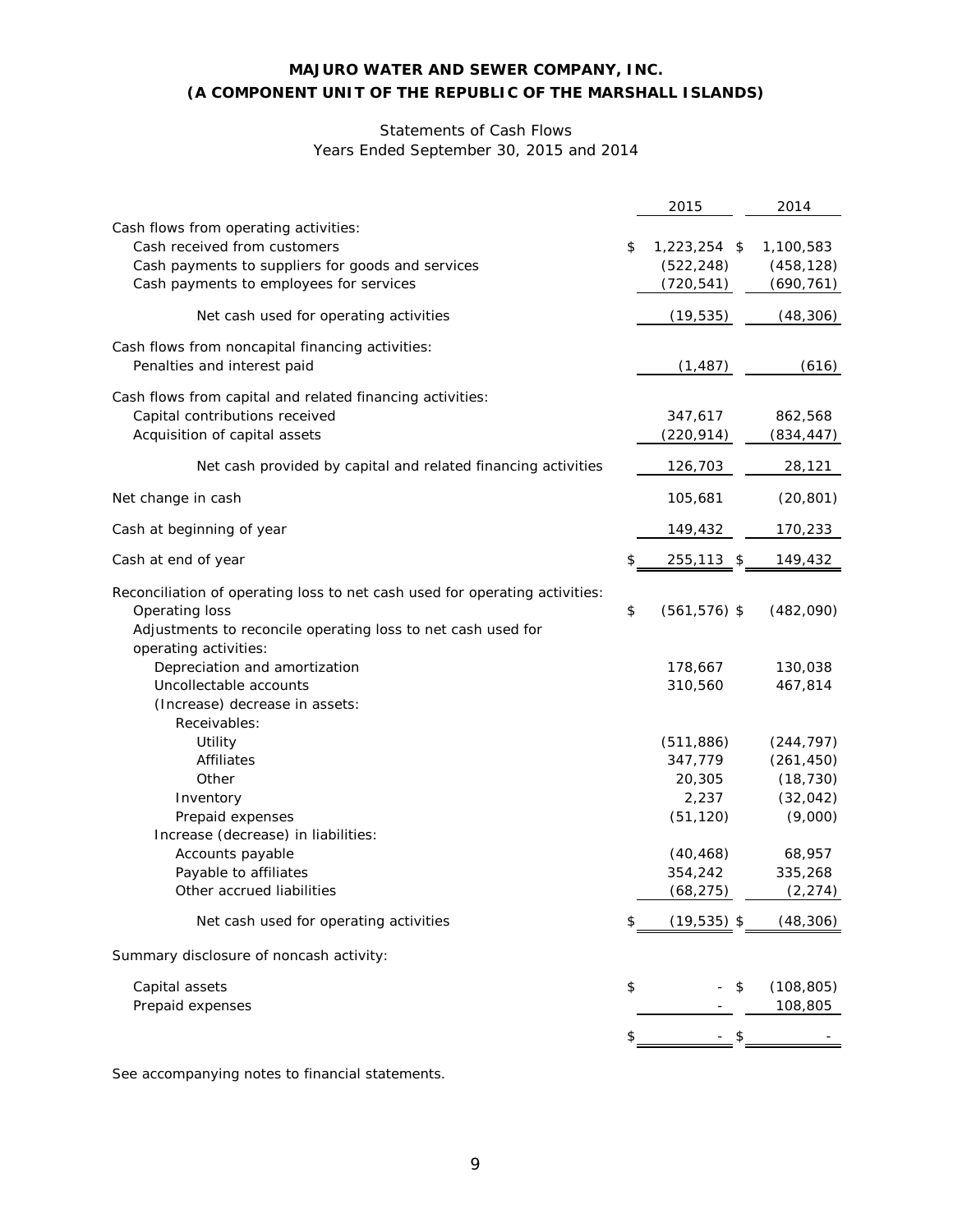Notes to Financial Statements September 30, 2015 and 2014

#### (1) Organization

Majuro Water and Sewer Company, Inc. (MWSC) was granted a corporate charter by the Cabinet of the Republic of the Marshall Islands (RepMar) on January 26, 1989. MWSC's principal lines of business are predominantly the collection and distribution of fresh water and wastewater. The principal markets for the collection and distribution of fresh water and wastewater are government agencies, businesses and residential customers located on the atoll of Majuro.

An exclusive franchise to construct, maintain and operate the fresh water, waste water and sewer system within Majuro Atoll was granted to MWSC by RepMar on March 9, 1989. Simultaneously, RepMar leased to MWSC, at no cost, the Majuro Atoll fresh water, waste water and sewer system. The term of both the lease and the franchise was for a ten year period commencing on March 9, 1989, and was to continue thereafter unless terminated by either party six months after written notice to the other.

On February 19, 2003, RepMar and MWSC entered into a Water and Sewer Franchise Agreement (the Agreement) to provide water and sewer service to the atoll of Majuro. The Agreement incorporates a lease agreement for MWSC to lease from RepMar the water and sewer system for a period of ten years at a rate of \$100,000 per annum, commencing three years after the lease is in effect (February 19, 2006). The Agreement also forgave loans related to the construction of the water and sewer system and transferred the water system infrastructure to RepMar. RepMar and MWSC elected to record the forgiveness of these loans, and the related transfer of the water and sewer system asset from MWSC to RepMar, during the year ended September 30, 2002.

MWSC's financial statements are incorporated into the financial statements of RepMar as a component unit.

#### (2) Summary of Significant Accounting Policies

GASB Statement No. 34, *Basic Financial Statements - and Management's Discussion and Analysis - for State and Local Governments*, which was subsequently amended by GASB Statement No. 37, *Basic Financial Statements - and Management's Discussion and Analysis for State and Local Governments: Omnibus*, and modified by GASB Statement No. 38, *Certain Financial Statement Note Disclosures*, establishes financial reporting standards for governmental entities which require that management's discussion and analysis of the financial activities be included with the basic financial statements and notes and modifies certain other financial statement disclosure requirements.

To conform to the requirements of GASB Statement 34, equity is presented in the following net position categories:

- Net investment in capital assets; capital assets, net of accumulated depreciation, plus construction or improvement of those assets.
- Restricted net position resources in which MWSC is legally or contractually obligated to spend resources in accordance with restrictions either externally imposed by creditors, grantors, contributors, and the like, or imposed by law.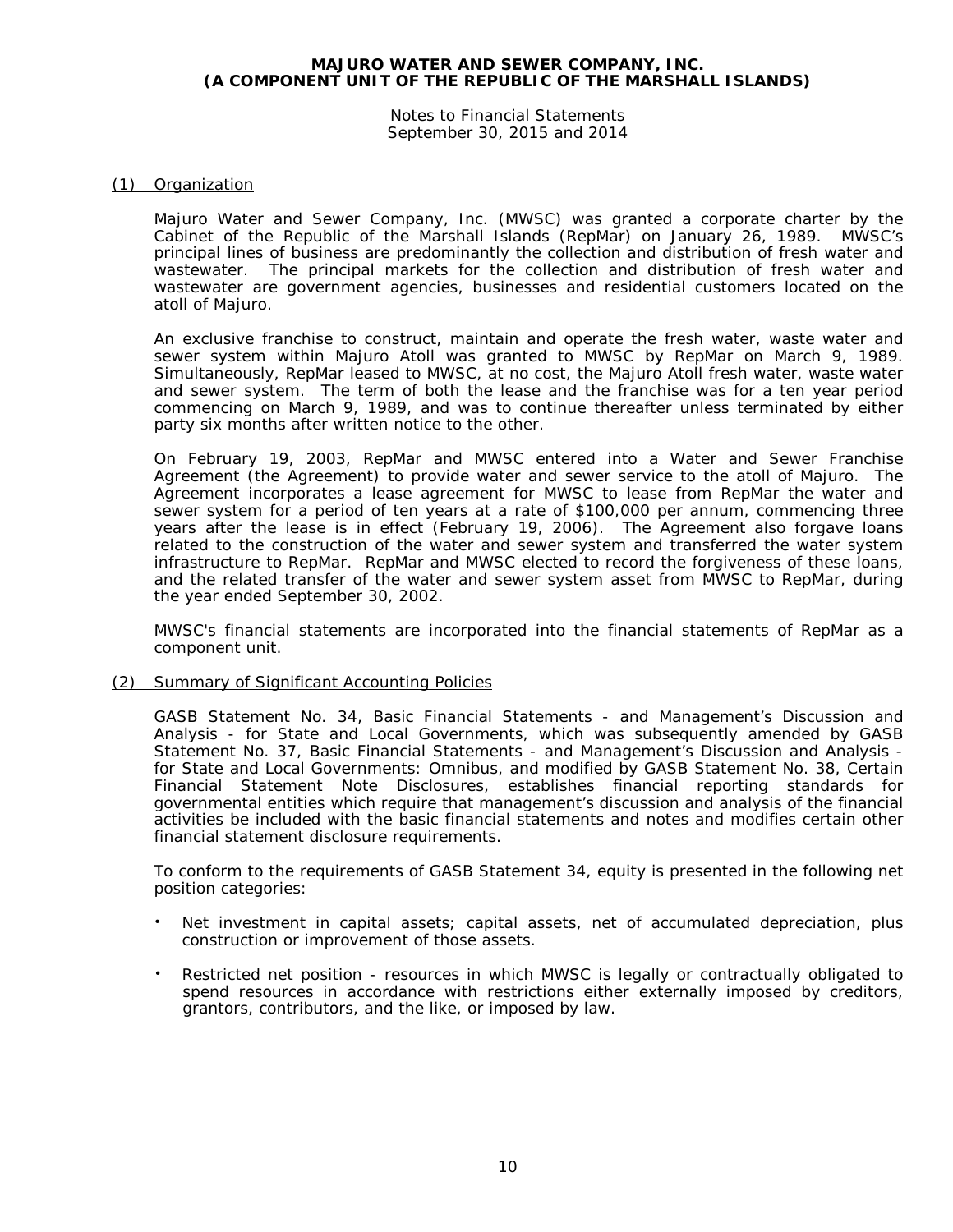Notes to Financial Statements September 30, 2015 and 2014

#### (2) Summary of Significant Accounting Policies, Continued

 Unrestricted; net position that is not subject to externally imposed stipulations. Unrestricted net position may be designated for specific purposes by action of management or the Board of Directors or may otherwise be limited by contractual agreements with outside parties.

#### **Estimates**

The preparation of financial statements in conformity with accounting principles generally accepted in the United States of America requires management to make estimates and assumptions that affect the reported amounts of assets, deferred outflows of resources, liabilities, and deferred inflows of resources and disclosure of contingent assets and liabilities at the date of the financial statements and the reported amounts of revenues and expenses during the reporting period. Actual results could differ from those estimates.

#### Basis of Accounting

Proprietary funds are accounted for on a flow of economic resources measurement focus. With this measurement focus, all assets, deferred outflows of resources, liabilities, and deferred inflows of resources associated with the operation of the fund are included in the statements of net position. Proprietary fund operating statements present increases and decreases in net position. The accrual basis of accounting is utilized by proprietary funds. Under this method, revenues are recorded when earned and expenses are recorded at the time liabilities are incurred. MWSC considers utility revenues and costs that are directly related to utility operations to be operating revenues and expenses. Revenues and expenses related to financing and other activities are reflected as nonoperating.

#### Operating and Non-Operating Revenue and Expenses

Operating revenues and expenses generally result directly from the operation and maintenance of MWSC. Non-operating revenues and expenses result from capital and related financing activities as well as certain other non-recurring income and expense items. Other capital grants and contributions for the years ended September 30, 2015 and 2014, consist of the following:

|                                                                                                                                 | 2015                      | 2014      |
|---------------------------------------------------------------------------------------------------------------------------------|---------------------------|-----------|
| South Pacific Regional Environment Programme<br>U.S. Department of the Interior<br>Asian Development Bank<br>Australian Embassy | 72,800<br>40.407<br>7.210 | \$562.568 |
|                                                                                                                                 | \$120.417                 | \$562,568 |

#### Cash

Custodial credit risk is the risk that in the event of a bank failure, MWSC's deposits may not be returned to it. Such deposits are not covered by depositor insurance and are either uncollateralized or collateralized with securities held by the pledging financial institution or held by the pledging financial institution but not in the depositor-government's name. MWSC does not have a deposit policy for custodial credit risk.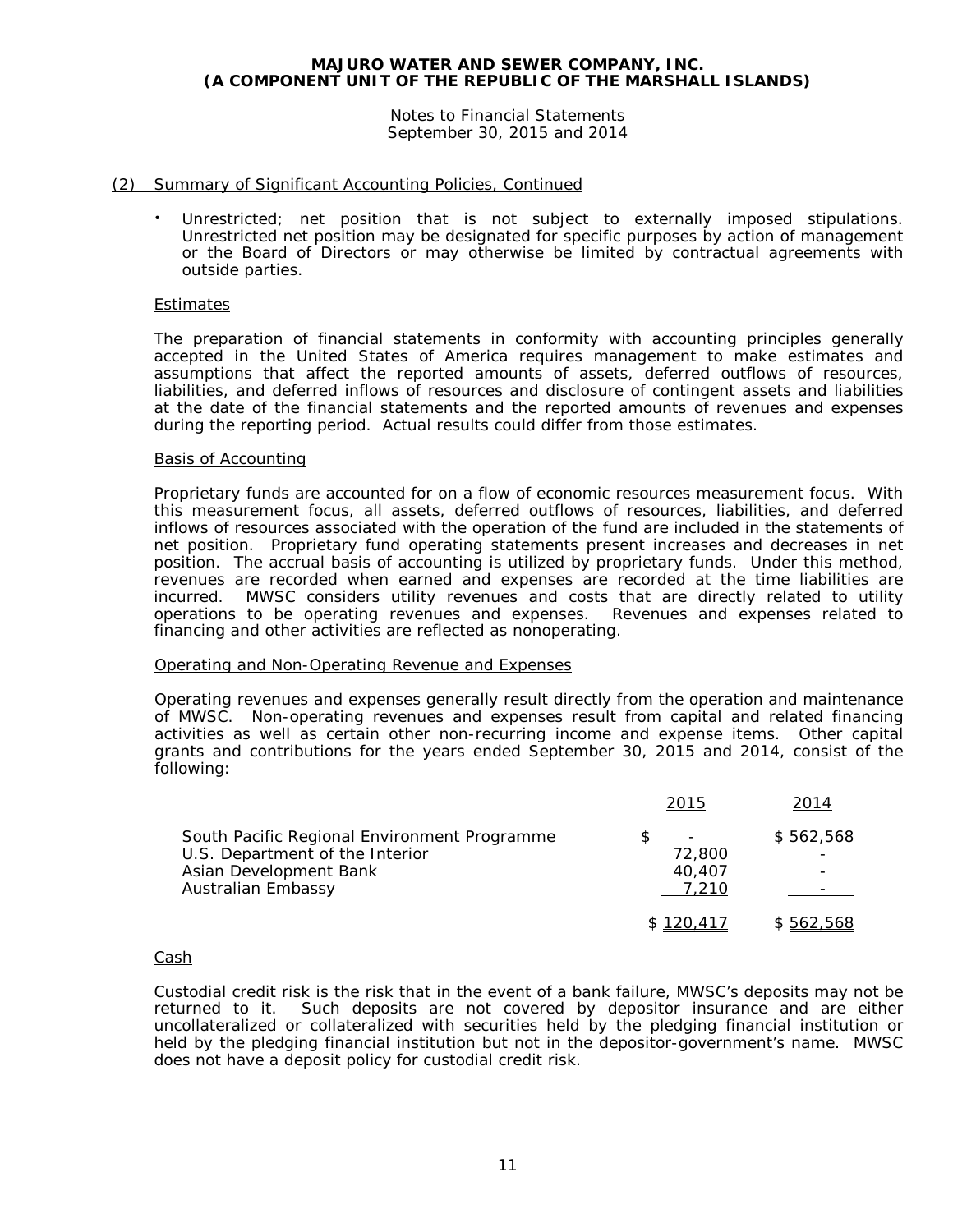Notes to Financial Statements September 30, 2015 and 2014

#### (2) Summary of Significant Accounting Policies, Continued

#### Cash, Continued

For purposes of the statements of net position and cash flows, cash is defined as cash on hand and cash held in demand accounts. As of September 30, 2015 and 2014, cash was \$255,113 and \$149,432, respectively, and the corresponding bank balances were \$276,891 and \$179,149, respectively, of which \$256,882 and \$161,657, respectively, were maintained in a financial institution subject to Federal Deposit Insurance Corporation (FDIC) insurance. As of September 30, 2015 and 2014, bank deposits in the amount of \$250,000 and \$161,657, respectively, were FDIC insured. MWSC does not require collateralization of its cash deposits; therefore, deposit levels in excess of FDIC coverage are uncollateralized. Accordingly, these deposits were exposed to custodial credit risk.

#### Receivables

All receivables are due from government agencies, businesses and individuals located within the Republic of the Marshall Islands and are interest free and uncollateralized. The allowance for doubtful accounts is stated at an amount which management believes will be adequate to absorb possible losses on accounts receivable that may become uncollectible based on evaluations of the collectibility of these accounts and prior collection experience. The allowance is established through a provision for bad debts charged to expense and accounts that are ultimately written-off are charged against the allowance.

#### **Inventory**

Inventory is valued at the lower of cost (first-in, first-out) or market (net realizable value).

#### Plant and Equipment

Plant and equipment are stated at cost. Depreciation of plant and equipment and amortization of leasehold improvements are calculated on the straight-line method based on the estimated useful lives of the respective assets. Individual items with a cost of \$500 and an expected useful life of two years or longer are capitalized. The estimated useful lives of these assets are as follows:

| Vehicles                             | $2 - 4$ years  |
|--------------------------------------|----------------|
| Office equipment                     | 3 - 8 years    |
| Buildings and leasehold improvements | 4 years        |
| Machinery and equipment              | $5 - 10$ years |

#### Deferred Outflows of Resources

In addition to assets, the statement of net position will sometimes report a separate section for deferred outflows of resources. This separate financial statement element, deferred outflows of resources represents a consumption of net position that applies to a future period and so will not be recognized as an outflow of resources (deduction of net position) until then. MWSC has no items that qualify for reporting in this category.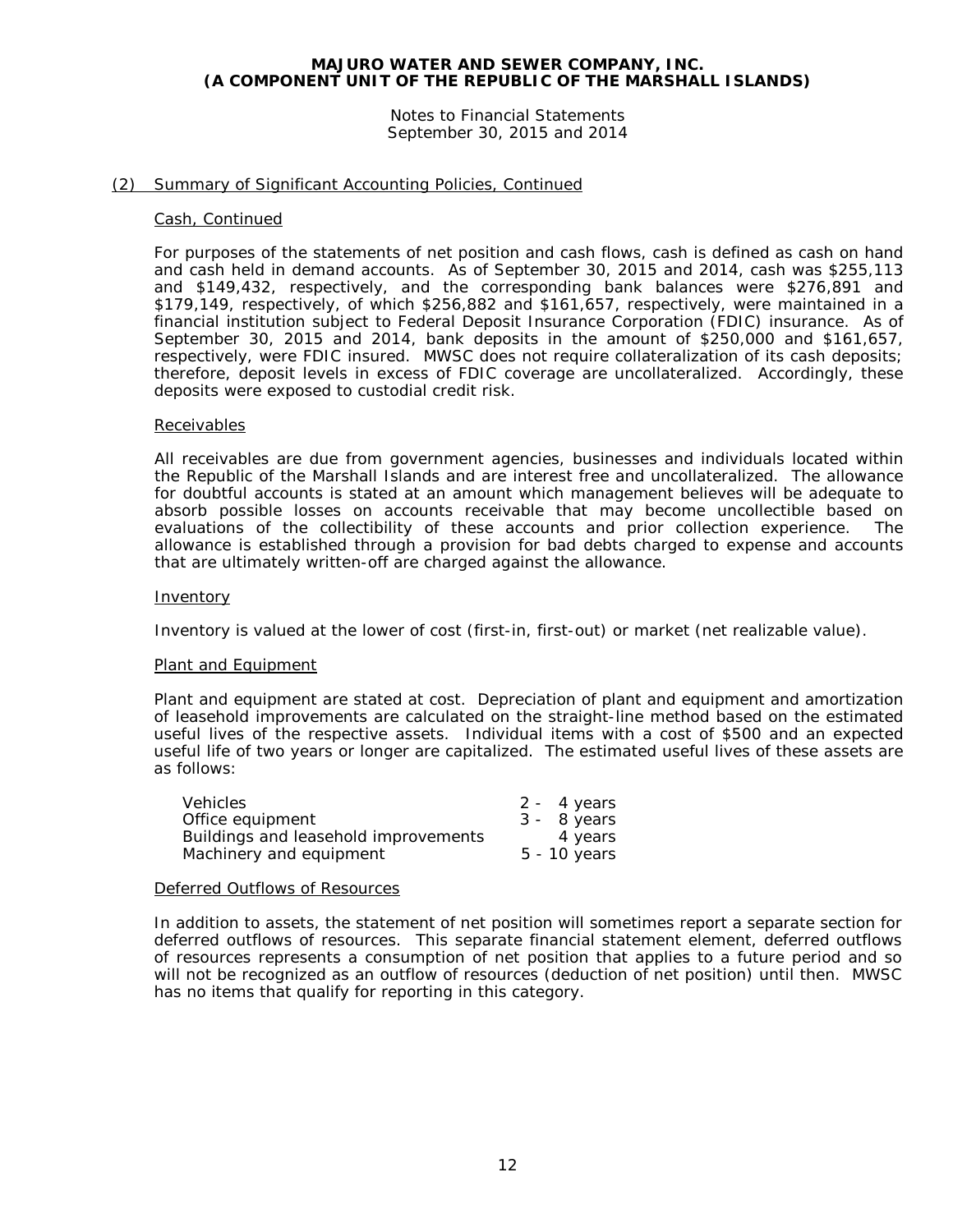Notes to Financial Statements September 30, 2015 and 2014

#### (2) Summary of Significant Accounting Policies, Continued

#### Deferred Inflows of Resources

In addition to liabilities, the statement of net position will sometimes report a separate section for deferred inflows of resources. This separate financial statement element, deferred inflows of resources represents an acquisition of net position that applies to a future period and so will not be recognized as an inflow of resources (additions to net position) until then. MWSC has no items that qualify for reporting in this category.

#### **Taxes**

Corporate profits are not subject to income tax in the Republic of the Marshall Islands. The Government of the Republic of the Marshall Islands imposes a gross revenue tax of 3% on revenues. Pursuant to the Income Tax Act of 1989, as amended, sales of water and sewer services by public utility companies are exempt from gross revenue tax. Accordingly, MWSC is exempt from this tax relating to gross revenue from sales of water and sewer services.

#### Revenue Recognition

Sales of water are recorded as billed to customers on a monthly billing cycle basis with customer water meters being read at the end of each month. Revenue is recognized in the period the meters are read. Wastewater treatment is billed at a flat rate of \$12 per month for residential accounts and \$9 per pan for commercial and government accounts. Water delivery sales and hook-up fees are recorded when the services are provided to customers.

#### New Accounting Standards

During fiscal year 2015, MWSC implemented the following pronouncements:

- GASB S*tatement* No. 68, *Accounting and Financial Reporting for Pensions*, which revises and establishes new financial reporting requirements for most governments that provide their employees with pension benefits. The implementation of this statement did not have a material effect on the accompanying financial statements.
- GASB Statement No. 69, *Government Combinations and Disposals of Government Operations*, which improves accounting and financial reporting for state and local governments' combinations and disposals of government operations. Government combinations include mergers, acquisitions, and transfers of operations. A disposal of government operations can occur through a transfer to another government or a sale. The implementation of this statement did not have a material effect on the accompanying financial statements.
- GASB Statement No. 71, *Pension Transition for Contributions Made Subsequent to the Measurement Date - an amendment of GASB Statement No. 68,* which addresses an issue regarding application of the transition provisions of Statement No. 68, *Accounting and*  The issue relates to amounts associated with contributions, if any, made by a state or local government employer or nonemployer contributing entity to a defined benefit pension plan after the measurement date of the government's beginning net pension liability. The implementation of this statement did not have a material effect on the accompanying financial statements.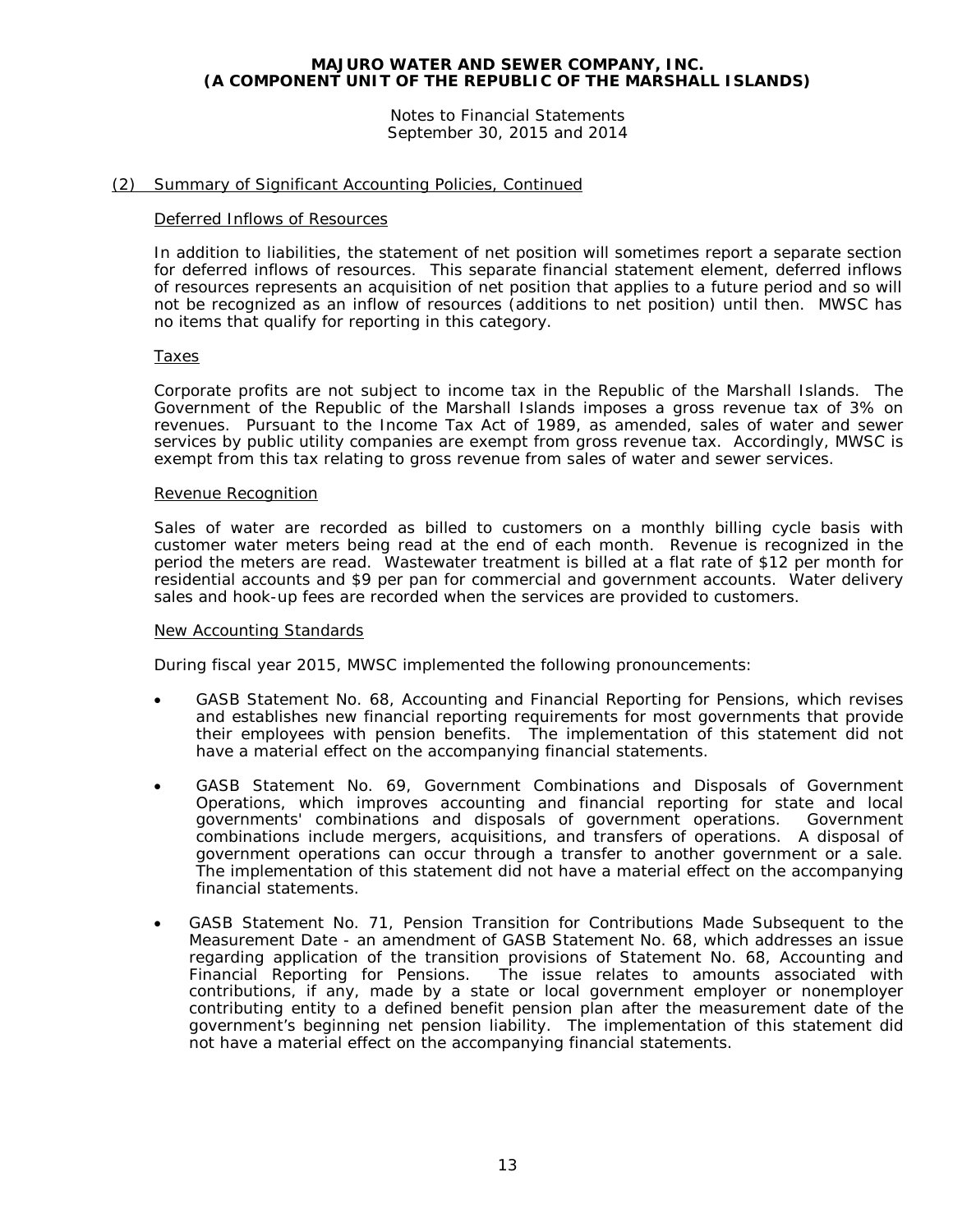Notes to Financial Statements September 30, 2015 and 2014

#### (2) Summary of Significant Accounting Policies, Continued

#### New Accounting Standards, Continued

In February 2015, GASB issued Statement No. 72, *Fair Value Measurement and Application,*  which addresses accounting and financial reporting issues related to fair value measurements and requires entities to expand their fair value disclosures by determining major categories of debt and equity securities within the fair value hierarchy on the basis of the nature and risk of the investment. The provisions in Statement 72 are effective for fiscal years beginning after June 15, 2015. Management believes that the implementation of this statement only requires additional disclosures to be made about fair value measurements, the level of fair value hierarchy, and valuation techniques and will not have a material effect on the financial statements of MWSC.

In June 2015, GASB issued Statement No. 73, *Accounting and Financial Reporting for Pensions and Related Assets That Are Not Within the Scope of GASB Statement 68, and Amendments to Certain Provisions of GASB Statements 67 and 68*, which aligns the reporting requirements for pensions and pension plans not covered in GASB Statements 67 and 68 with the reporting requirements in Statement 68. The provisions in Statement No. 73 are effective for fiscal years beginning after June 15, 2015, with the exception of the provisions that address employers and governmental nonemployer contributing entities for pensions that are not within the scope of Statement 68, which are effective for fiscal years beginning after June 15, 2016. Management does not believe that the implementation of this statement will have a material effect on the financial statements of MWSC.

In June 2015, GASB issued Statement No. 74, *Financial Reporting for Postemployment Benefit Plans Other Than Pension Plans*, which replaces Statements No. 43, *Financial Reporting for Postemployment Benefit Plans Other Than Pension Plans*, as amended, and No. 57, *OPEB Measurements by Agent Employers and Agent Multiple-Employer Plans*, and addresses financial reporting requirements for governments whose employees are provided with postemployment benefits other than pensions (other postemployment benefits or OPEB). The provisions in Statement No. 74 are effective for fiscal years beginning after June 15, 2016. Management does not believe that the implementation of this statement will have a material effect on the financial statements of MWSC.

In June 2015, GASB issued Statement No. 75, *Accounting and Financial Reporting for Postemployment Benefits Other Than Pensions*, which replaces the requirements of Statements No. 45, *Accounting and Financial Reporting by Employers for Postemployment Benefits Other Than Pensions*, as amended, and No. 57, *OPEB Measurements by Agent Employers and Agent Multiple-Employer Plans*, and provides guidance on reporting by governments that provide OPEB to their employees and for governments that finance OPEB for employees of other governments. The provisions in Statement No. 75 are effective for fiscal years beginning after June 15, 2017. Management does not believe that the implementation of this statement will have a material effect on the financial statements of MWSC.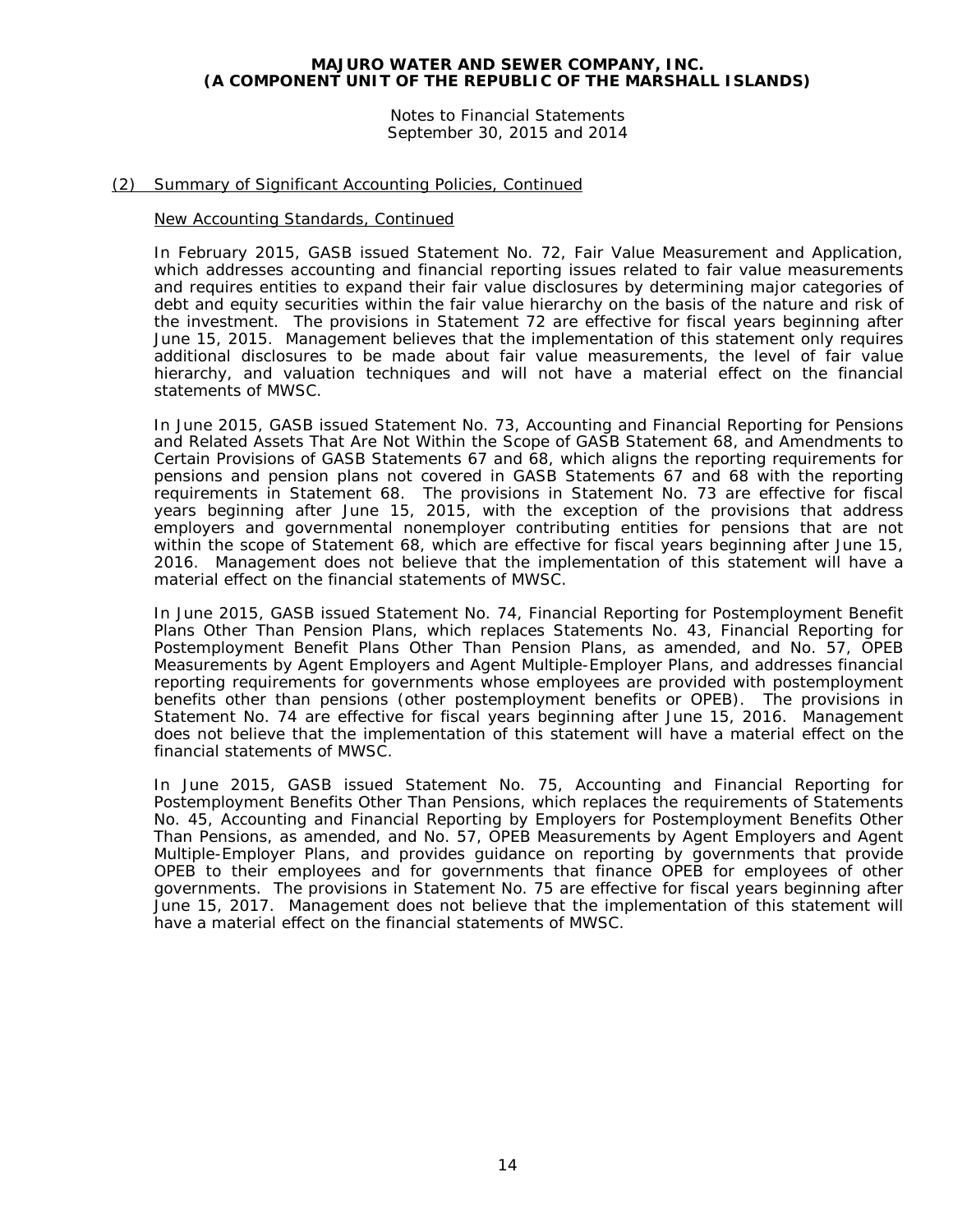Notes to Financial Statements September 30, 2015 and 2014

#### (2) Summary of Significant Accounting Policies, Continued

#### New Accounting Standards, Continued

In June 2015, GASB issued Statement No. 76, *The Hierarchy of Generally Accepted Accounting Principles for State and Local Governments*, which eliminates two of the four categories of authoritative GAAP that exist under the existing hierarchy prescribed by Statement 55. The two categories that will remain under the new standard are (1) GASB Statements and (2) GASB technical bulletins and implementation guides in addition to AICPA guidance that the GASB clears. The provisions in Statement No. 76 are effective for fiscal years beginning after June 15, 2015. Management does not believe that the implementation of this statement will have a material effect on the financial statements of MWSC.

In August 2015, GASB issued Statement No. 77, *Tax Abatement Disclosures*, which requires governments that enter into tax abatement agreements to disclose certain information about the agreements. The provisions in Statement No. 77 are effective for fiscal years beginning after December 15, 2015. Management does not believe that the implementation of this statement will have a material effect on the financial statements of MWSC.

#### (3) Risk Management

MWSC is exposed to various risks of loss related to torts; theft of, damage to, and destruction of assets; errors and omissions; injuries to employees; and natural disasters. MWSC has elected to purchase commercial insurance from independent third parties for the risks of loss to which it is exposed. However, as of September 30, 2015 and 2014, respectively, MWSC is self-insured for any losses that could befall its buildings, equipment and inventory. Claims expenses and liabilities are reported when it is probable that a loss has occurred and the amount of that loss can be reasonably estimated. No losses as a result of these risks have occurred in any of the past three years.

#### (4) Capital Assets

Capital asset activity for the years ended September 30, 2015 and 2014 was as follows:

|                               |               | 2015         |             |               |
|-------------------------------|---------------|--------------|-------------|---------------|
|                               | October 1,    |              |             | September 30, |
|                               | 2014          | Additions    | Retirements | 2015          |
| <b>Vehicles</b>               | \$<br>188,945 | \$<br>16,000 | \$          | \$<br>204,945 |
| Machinery and equipment       | 579,260       | 52,340       | (21, 721)   | 609,879       |
| Office equipment              | 172,534       | 31,112       |             | 203,646       |
| Buildings and leasehold       |               |              |             |               |
| improvements                  | 831,039       | 121,462      |             | 952,501       |
|                               | 1,771,778     | 220,914      | (21, 721)   | 1,970,971     |
| Less accumulated depreciation |               |              |             |               |
| and amortization              | (604, 457)    | (178, 667)   | 21,721      | (761, 403)    |
|                               | 1,167,321     | 42.247       | \$          | \$<br>209.568 |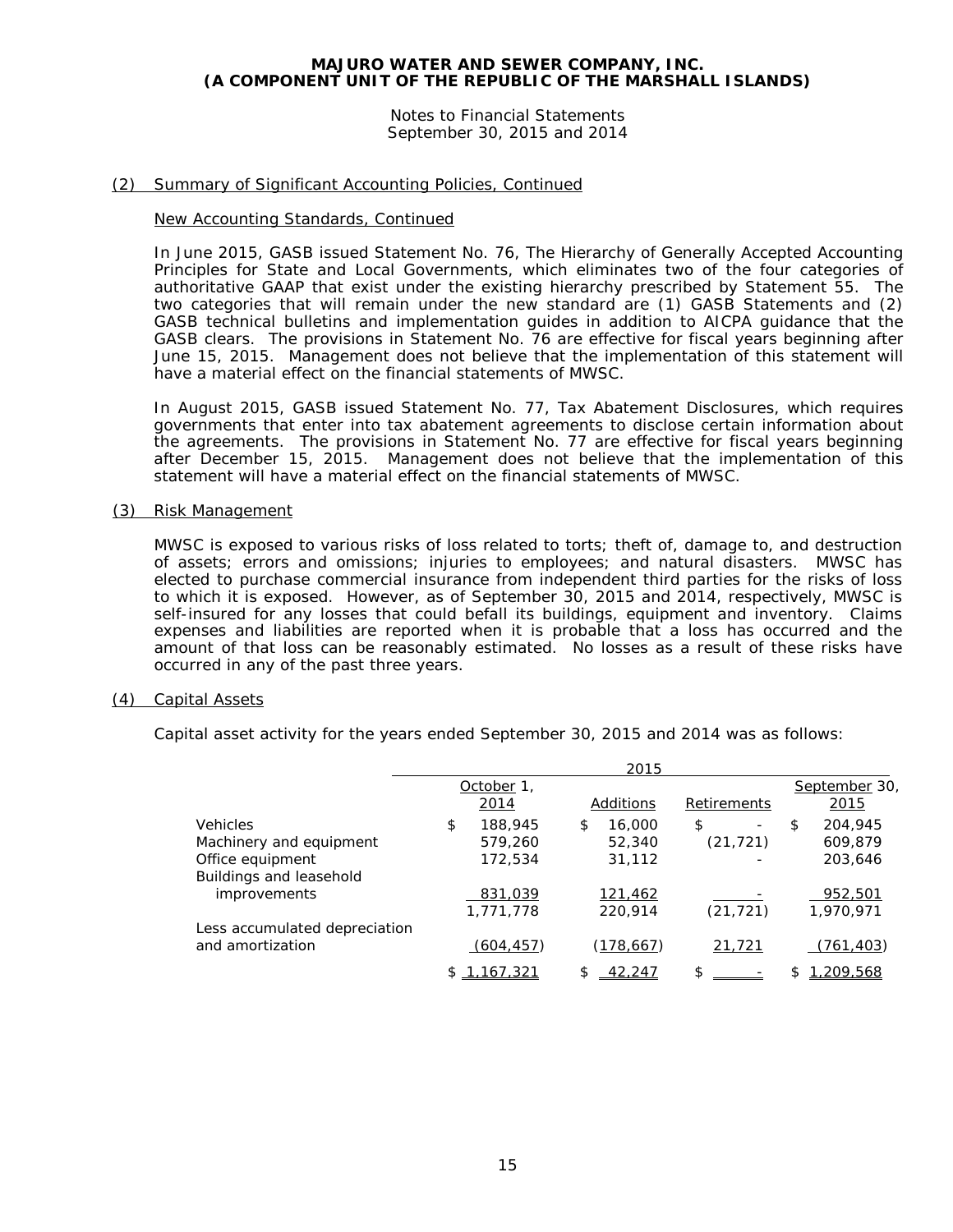Notes to Financial Statements September 30, 2015 and 2014

#### (4) Capital Assets, Continued

|                               |                  | 2014         |                                |                 |
|-------------------------------|------------------|--------------|--------------------------------|-----------------|
|                               | October 1,       |              |                                | September 30,   |
|                               | <u> 2013</u>     | Additions    | Retirements                    | 2014            |
| <b>Vehicles</b>               | 164,545<br>S.    | 24,400<br>\$ | \$<br>$\overline{\phantom{0}}$ | 188,945<br>\$   |
| Machinery and equipment       | 410,158          | 169,102      |                                | 579,260         |
| Office equipment              | 157,836          | 14,698       |                                | 172,534         |
| Buildings and leasehold       |                  |              |                                |                 |
| improvements                  | 95,987           | 735,052      |                                | 831,039         |
|                               | 828,526          | 943,252      |                                | 1,771,778       |
| Less accumulated depreciation |                  |              |                                |                 |
| and amortization              | <u>(474,419)</u> | (130, 038)   |                                | (604, 457)      |
|                               | \$354,107        | 813,214<br>S | \$                             | 1,167,321<br>\$ |

#### (5) Restricted Net Position

Restricted net position at September 30, 2015 and 2014, consists of the following:

|                       | 2015      | 2014      |
|-----------------------|-----------|-----------|
| RepMar capital grants | \$310,222 | \$177,554 |

#### (6) Related Party Transactions

MWSC is a component unit of RepMar and is therefore affiliated with all RepMar-owned and affiliated entities. MWSC's utility service is provided to RepMar and all RepMar-owned and affiliated entities. Services are extended to these entities at more favorable terms and conditions than those afforded to third parties. MWSC utilizes services from certain affiliated entities at substantially more favorable terms and conditions than those provided to third parties.

MWSC received capital contributions from RepMar of \$300,000 for each of the years ended September 30, 2015 and 2014, of which \$240,132 and \$122,446, respectively, were spent to acquire equipment and for reconstruction of the Reservoir.

A summary of related party transactions for the years ended September 30, 2015 and 2014, and related receivable and payable balances as of September 30, 2015 and 2014, is as follows:

|                                                 | 2015          |           |               |             |  |
|-------------------------------------------------|---------------|-----------|---------------|-------------|--|
|                                                 | Revenues      | Expenses  | Receivables   | Payables    |  |
| RepMar                                          | $$205,451$ \$ | 25,769    | $$143,495$ \$ | ٠           |  |
| Marshalls Energy Company, Inc.                  | 28,036        | 340.776   | 50,592        | 1,831,532   |  |
| Marshall Islands National Telecommunications    |               |           |               |             |  |
| Authority                                       | 2,220         | 17.996    | 1,332         |             |  |
| Marshall Islands Social Security Administration | 674           | 137,755   | 543           |             |  |
| Majuro Resort, Inc.                             | 53,664        | 444       | 4,530         | 1,172       |  |
| Other                                           | 31,904        | 345       | 2,452         | 7,150       |  |
|                                                 | \$321,949     | \$523,085 | \$202,947     | \$1,839,854 |  |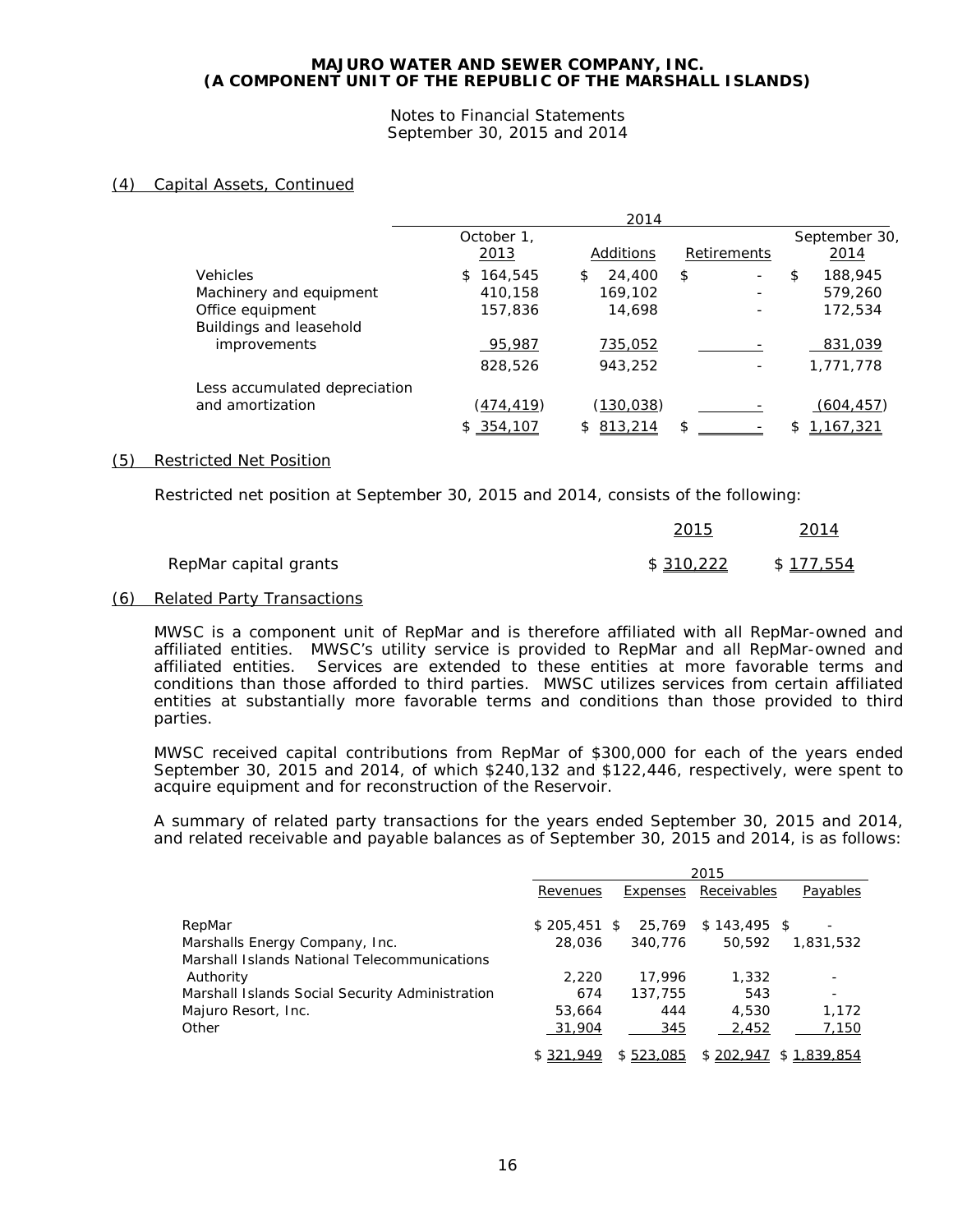Notes to Financial Statements September 30, 2015 and 2014

#### (6) Related Party Transactions, Continued

|                                                 | 2014      |           |                      |             |
|-------------------------------------------------|-----------|-----------|----------------------|-------------|
|                                                 | Revenues  |           | Expenses Receivables | Payables    |
| RepMar                                          | \$209,610 | \$30.628  | $$310.423$ \$        | 27.972      |
| Marshalls Energy Company, Inc.                  | 6.326     | 467,874   | 25,033               | 1,482,240   |
| Marshall Islands National Telecommunications    |           |           |                      |             |
| Authority                                       | 1,918     | 20,862    | 1.611                | 2,623       |
| Marshall Islands Social Security Administration | 220       | 72,923    | 581                  | 10,592      |
| Majuro Resort, Inc.                             | 30,940    | 7.666     | 7.842                |             |
| Other                                           | 131,572   |           | 205,236              |             |
|                                                 | \$380,586 | \$599,593 | \$550,726            | \$1,523,427 |

Receivables from and payables to affiliates are uncollateralized, are interest free and have no set repayment terms.

#### (7) Commitment

On February 19, 2003, RepMar and MWSC entered into a franchise agreement to provide water and sewer service to the atoll of Majuro. The agreement incorporates a lease agreement for MWSC to lease from RepMar the water and sewer system for a period of ten years at a rate of \$100,000 per annum, commencing three years after the lease is in effect (February 19, 2006).

MWSC is currently delinquent on \$1,000,000 of payments for the franchise agreement dating back to 2003. The delinquent amount is based on a rate of \$100,000 per annum for 10 years.

During the years ended September 30, 2015 and 2014, MWSC did not record the liability per the franchise agreement due to lack of capacity to make the payments in the foreseeable future. MWSC essentially depends on financing from RepMar and MEC to be able to continue as a going concern. Thus, management will negotiate the franchise terms with RepMar. If negotiations fail, MWSC may become liable for the above amounts but management does not believe that it will possess the ability to liquidate that liability.

#### (8) Going Concern

MWSC has incurred losses from operations of \$561,576 and \$482,090 during the years ended September 30, 2015 and 2014, respectively. Management believes that the continuation of MWSC's operations is dependent upon the future financial support of RepMar, compensation by RepMar for the cost of actual utility service provided, the collection of long outstanding utility receivables, and/or significant improvements in operations, among other matters. Additionally, in order for MWSC to continue as a going concern, it may need to delay payments to the Marshalls Energy Company, Inc. a related party, for electricity usage.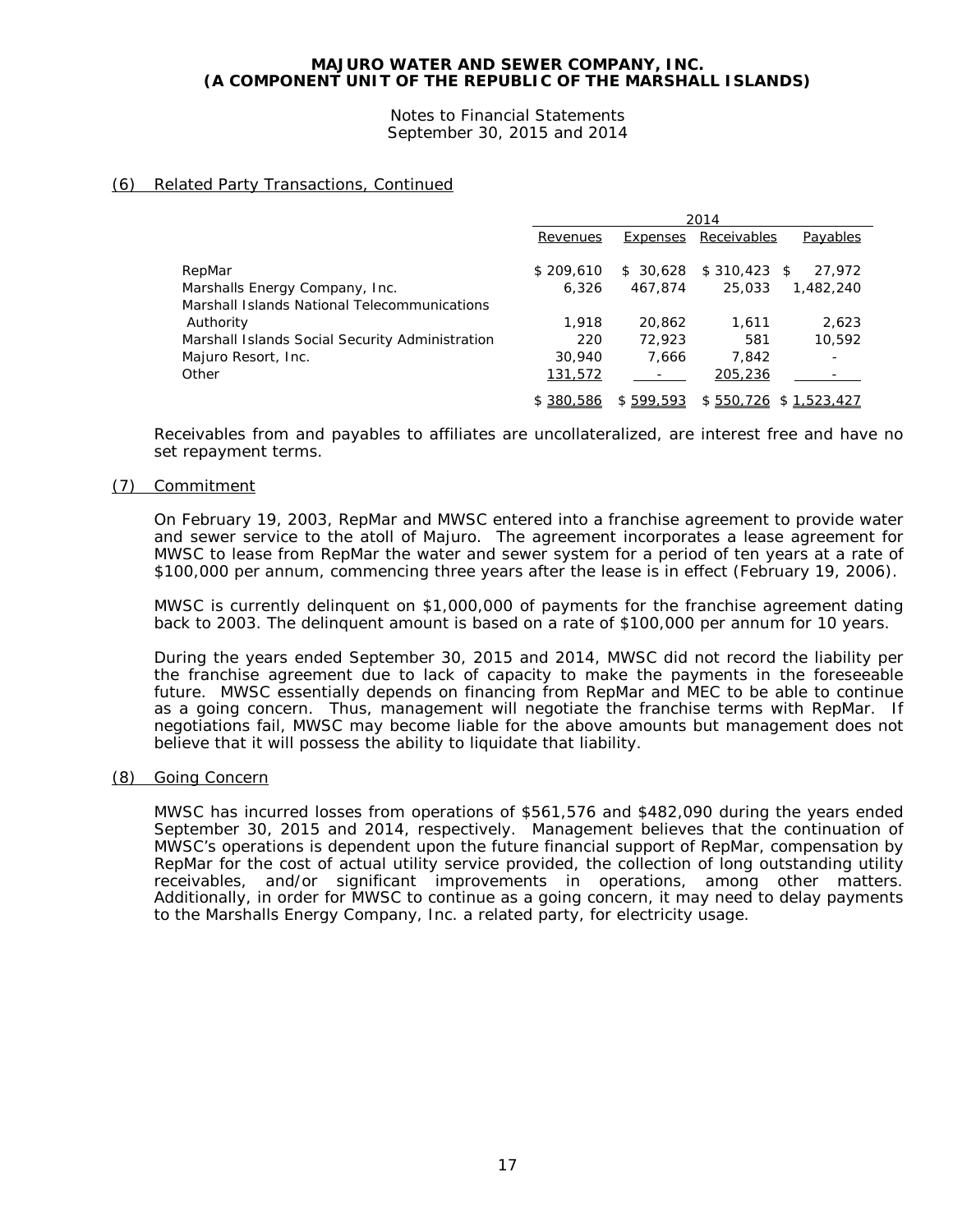# Deloitte.

Deloitte & Touche LLP 361 South Marine Corps Drive Tamuning, GU 96913 USA

Tel: +1 (671) 646-3884 Fax: +1 (671) 649-4265

www.deloitte.com

#### **INDEPENDENT AUDITORS' REPORT ON INTERNAL CONTROL OVER FINANCIAL REPORTING AND ON COMPLIANCE AND OTHER MATTERS BASED ON AN AUDIT OF FINANCIAL STATEMENTS PERFORMED IN ACCORDANCE WITH** *GOVERNMENT AUDITING STANDARDS*

Board of Directors Majuro Water and Sewer Company, Inc.:

We have audited, in accordance with auditing standards generally accepted in the United States of America and the standards applicable to financial audits contained in *Government Auditing Standards* issued by the Comptroller General of the United States, the financial statements of Majuro Water and Sewer Company, Inc. (MWSC), which comprise the statement of net position as of September 30, 2015, and the related statements of revenues, expenses, and changes in net position and of cash flows for the year then ended, and the related notes to the financial statements, and have issued our report thereon dated November 14, 2016.

#### **Internal Control Over Financial Reporting**

In planning and performing our audit of the financial statements, we considered MWSC's internal control over financial reporting (internal control) to determine the audit procedures that are appropriate in the circumstances for the purpose of expressing our opinion on the financial statements, but not for the purpose of expressing an opinion on the effectiveness of MWSC's internal control. Accordingly, we do not express an opinion on the effectiveness of MWSC's internal control.

A *deficiency in internal control* exists when the design or operation of a control does not allow management or employees, in the normal course of performing their assigned functions, to prevent, or detect and correct, misstatements on a timely basis. A *material weakness* is a deficiency, or a combination of deficiencies, in internal control such that there is a reasonable possibility that a material misstatement of the entity's financial statements will not be prevented, or detected and corrected on a timely basis. A *significant deficiency* is a deficiency, or a combination of deficiencies, in internal control that is less severe than a material weakness, yet important enough to merit attention by those charged with governance.

Our consideration of internal control was for the limited purpose described in the first paragraph of this section and was not designed to identify all deficiencies in internal control that might be material weaknesses or significant deficiencies and therefore, material weaknesses or significant deficiencies may exist that were not identified. We did identify certain deficiencies in internal control, described in the accompanying Schedule of Findings and Responses as item 2015-001, which we consider to be material weaknesses.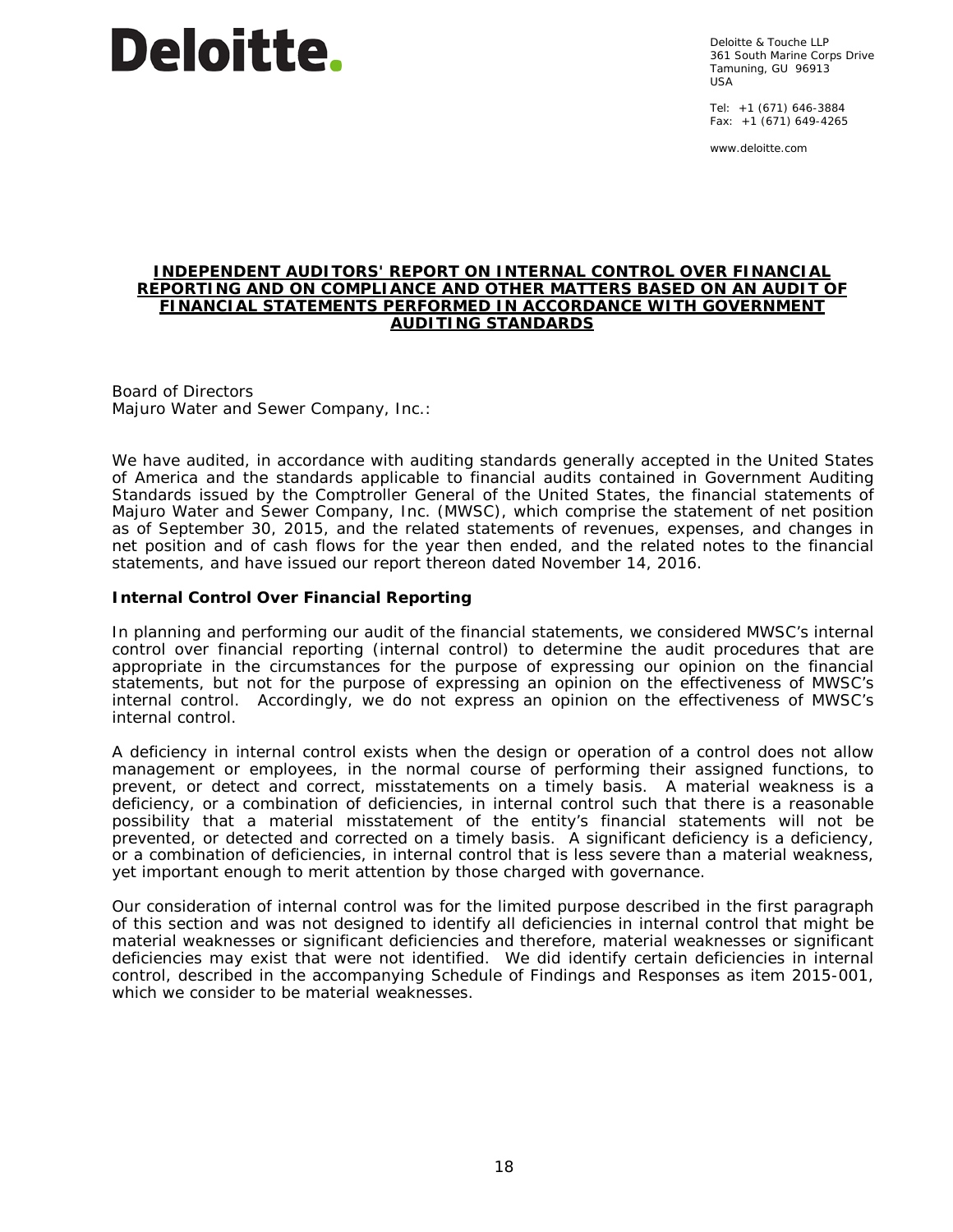# Deloitte.

### **Compliance and Other Matters**

As part of obtaining reasonable assurance about whether MWSC's financial statements are free from material misstatement, we performed tests of its compliance with certain provisions of laws, regulations, contracts, and grant agreements, noncompliance with which could have a direct and material effect on the determination of financial statement amounts. However, providing an opinion on compliance with those provisions was not an objective of our audit, and accordingly, we do not express such an opinion. The results of our tests disclosed instances of noncompliance or other matters that are required to be reported under *Government Auditing Standards* and which are described in the accompanying Schedule of Findings and Responses as item 2015-002*.*

#### **MWSC's Responses to Findings**

MWSC's responses to the findings identified in our audit are described in the accompanying Schedule of Findings and Responses. MWSC's responses were not subjected to the auditing procedures applied in the audit of the financial statements and, accordingly, we express no opinion on them.

#### **Purpose of this Report**

The purpose of this report is solely to describe the scope of our testing of internal control and compliance and the result of that testing, and not to provide an opinion on the effectiveness of the entity's internal control or on compliance. This report is an integral part of an audit performed in accordance with *Government Auditing Standards* in considering the entity's internal control and compliance. Accordingly, this communication is not suitable for any other purpose.

 $0.16$  Nache

November 14, 2016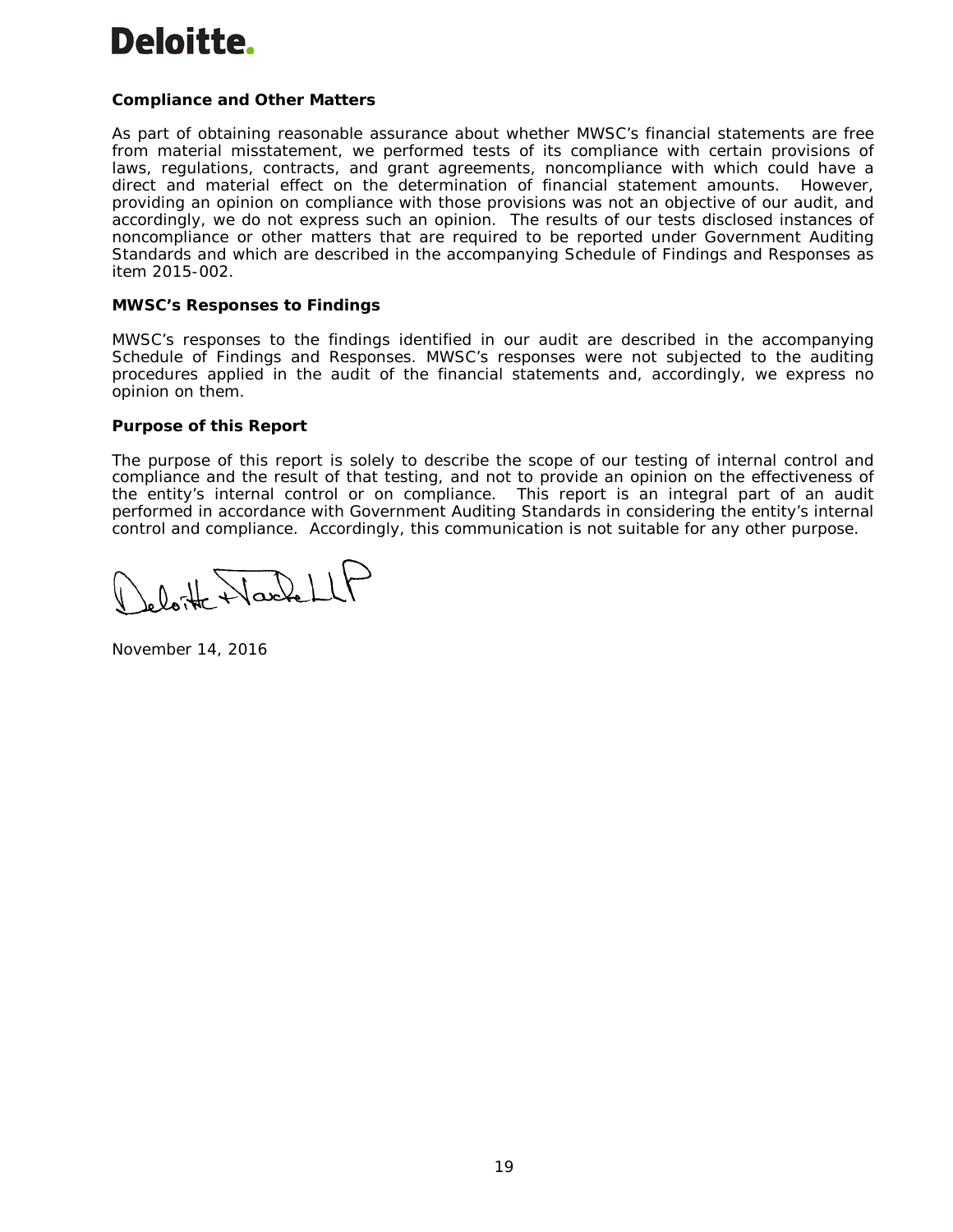Schedule of Findings and Responses Year Ended September 30, 2015

#### Finding No. 2015-001

#### GL Account Reconciliations

Criteria: Adequate internal control policies should be adopted and established to facilitate reliable and relevant accounting records.

Condition: A Journal Voucher (JV  $#$  150818160339 dated 07/31/15) in the amount of \$244,622 was recorded to adjust a customer account billing due to incorrect meter reading, which included correction of prior year billing, and which resulted in an unusual revenue balance. Such was corrected through a proposed audit adjustment.

Cause: The cause of the above condition is inadequate internal control policies and procedures that facilitate monitoring and review of customer billings.

Effect: The effect of the above condition is exposure to possible misstatements.

Prior Year Status: The lack of adequate internal control policies and procedures over general ledger account reconciliations was reported as a finding in the audits of MWSC for fiscal years 2013 and 2014.

Recommendation: We recommend that management adopt internal control policies and procedures requiring adequate documentation and which provides for the completeness of accounting records.

#### Auditee Response and Corrective Action Plan:

MWSC is in agreement with Finding No. 2015-01 and recommendation. MWSC has installed a new meter the Treatment Plant C to replace the old meter. MWSC management to implement an internal Control policy and procedure to ensure readings are verify by the Accounting Clerk or the Finance Manager.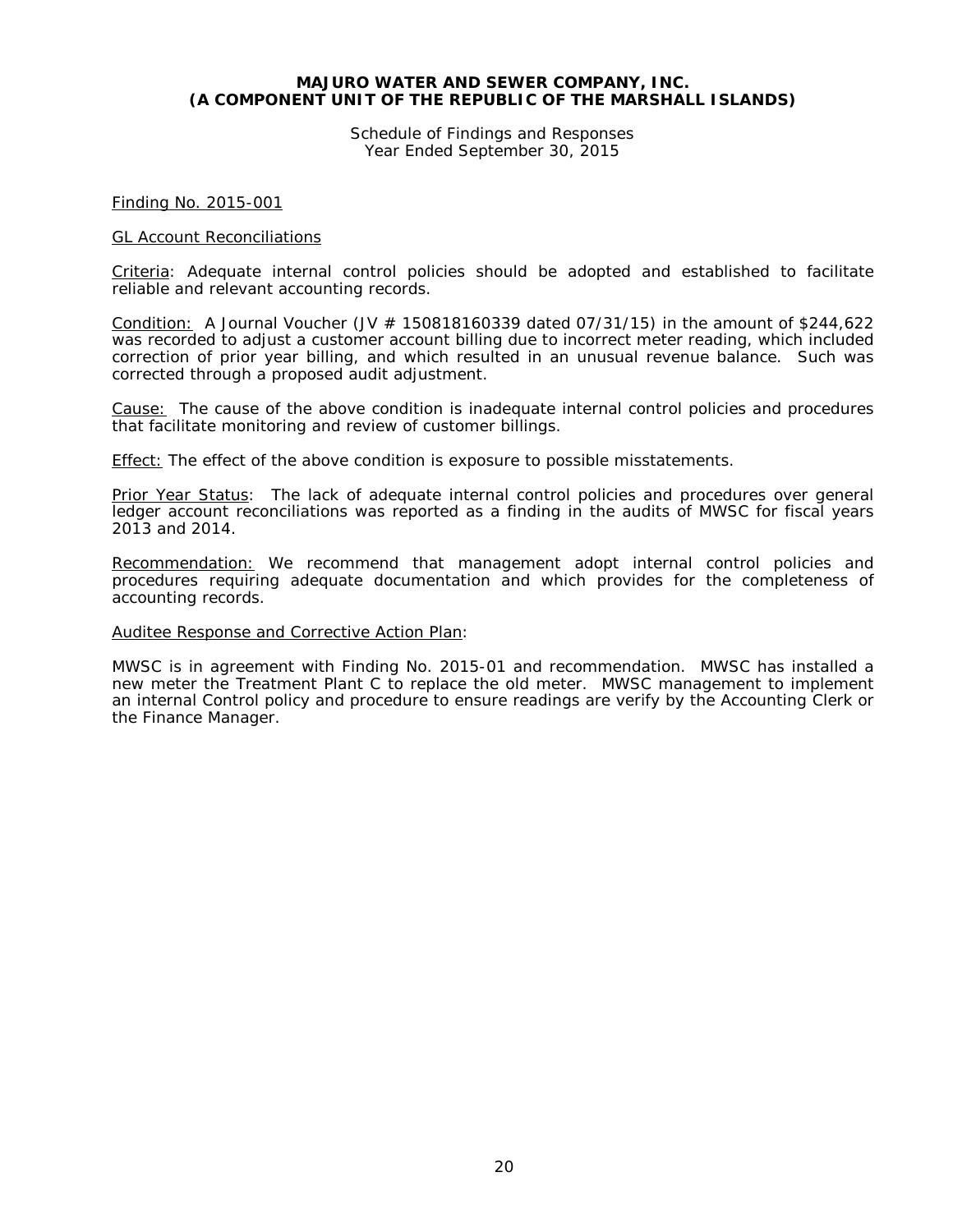Schedule of Findings and Responses, Continued Year Ended September 30, 2015

Finding No. 2015-002

#### Local Noncompliance

RepMar's Procurement Code states the following:

- (a) Section 124 unless otherwise authorized by law, all Government contracts shall be awarded by competitive sealed bidding.
- (b) Section 127 procurement of goods and services not exceeding \$25,000 may be made in accordance with small purchase procedures promulgated by RepMar's Policy Office. Small purchase procedures are those relatively simple and informal methods for securing services, supplies, or other property that do not cost more than \$25,000. RepMar's Ministry of Finance has previously declared that if small purchase procedures are used, price or rate quotations shall be obtained from three qualified sources.
- (c) Section 128 a contract may be awarded for a supply, service, or construction item without competition when it is determined in writing that there is only one source for the required supply, service, or construction item.

#### Condition:

- A. A disbursement of \$6,000 (Check no. 18414) did not include price quotations from three vendors to indicate that full and open competition occurred.
- B. Purchase order no. 1899 dated 09/30/15 in the amount of \$4,250 did not include price quotations from three vendors to indicate that full and open competition occurred.

Cause: The cause of the above condition is the lack of adequate internal control policies and procedures requiring documentation of procurement procedures to satisfy compliance with RepMar's Procurement Code.

Effect: The effect of the above condition is noncompliance with RepMar's Procurement Code.

Recommendation: We recommend that management establish adequate internal control policies and procedures requiring compliance with RepMar's Procurement Code.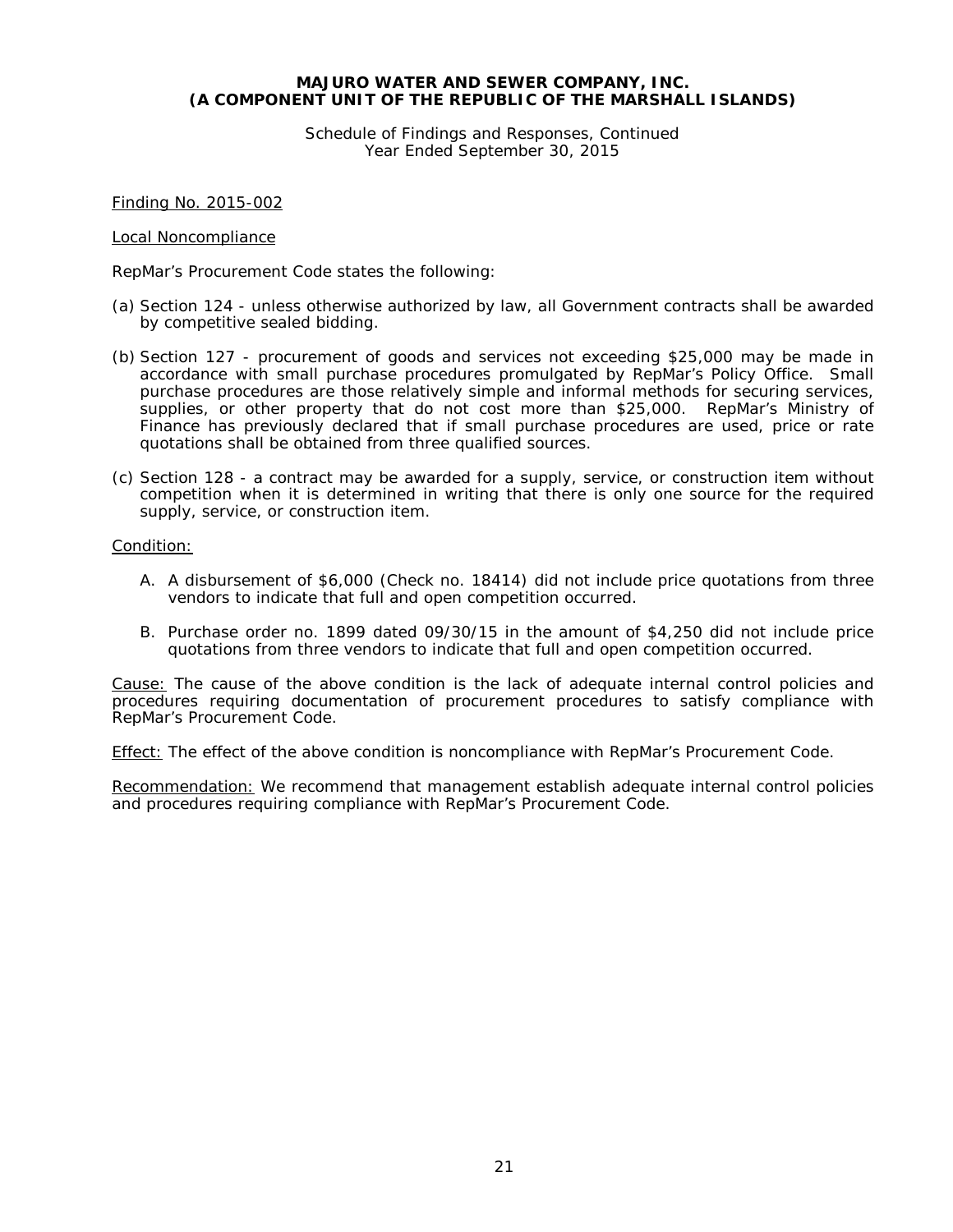Schedule of Findings and Responses, Continued Year Ended September 30, 2015

Finding No. 2015-002, Continued

Local Noncompliance, Continued

Auditee Response and Corrective Action Plan:

#### Condition

- A. MWSC sole sourced this equipment as it is provided by the same company that provided our billing system. The check was for handhelds used by our meter readers to input meter readings and to upload the readings to our billing system. To ensure that the two components are compatible with each other, MWSC procured the handhelds from the same software company that developed our billing system. The billing software was also a finding a few years back, but due to the fact that the RMI Combined Utilities wanted a uniformed billing and accounting software we had no choice but to follow suit.
- B. The expense in question is a service charge for rewinding two of our motors. MWSC has procured 2x 30 HP motors from Dateline for our Uliga Salt Water Pump Stations. Dateline won this bid with H & D Products the other vendor that bidder but didn't complete the RFQ list. The two motors were ordered, but an oversight was made by MWSC's Operation Manager Halston deBrum in the order. Dateline submitted its submittals that detailed out the specification for the motors and other items on the list. In the submittals the motors were classed 208 volts, 3 phase & 60 hertz. After a closer look into the specifications the electrical characteristic were incorrect, the correct characteristic were: 460 volts, 3 phase & 60 hertz. The voltage were wrong, but the order has been put in. As these motors are not on the shelf equipment, they were built for order, we had no choice but to rewind them to fit the correct voltage of 460. If they were not rewound the motors would've been useless for MWSC. As Dateline were the company that provided the motors, upon winning the bid, they were the right people to do the job.